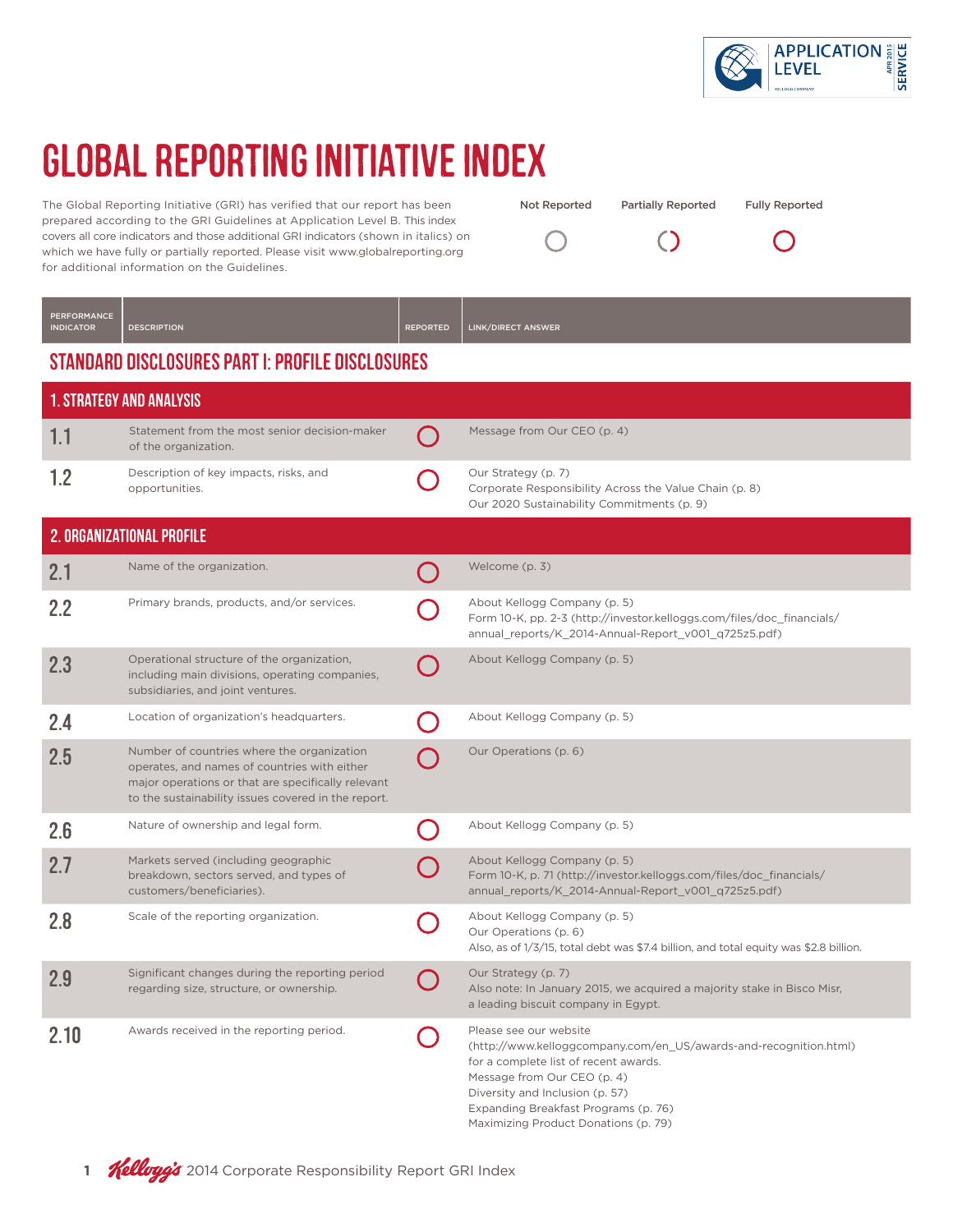| <b>PERFORMANCE</b><br><b>INDICATOR</b> | <b>DESCRIPTION</b>                                                                                                                                                                                                                                                                                                            | <b>REPORTED</b> | <b>LINK/DIRECT ANSWER</b>                                                                                                                                                                                                                                                                                                                                                                                                                                                                                                                                                                                                                                     |
|----------------------------------------|-------------------------------------------------------------------------------------------------------------------------------------------------------------------------------------------------------------------------------------------------------------------------------------------------------------------------------|-----------------|---------------------------------------------------------------------------------------------------------------------------------------------------------------------------------------------------------------------------------------------------------------------------------------------------------------------------------------------------------------------------------------------------------------------------------------------------------------------------------------------------------------------------------------------------------------------------------------------------------------------------------------------------------------|
| <b>3. REPORT PARAMETERS</b>            |                                                                                                                                                                                                                                                                                                                               |                 |                                                                                                                                                                                                                                                                                                                                                                                                                                                                                                                                                                                                                                                               |
| 3.1                                    | Reporting period (e.g., fiscal/calendar year) for<br>information provided.                                                                                                                                                                                                                                                    |                 | The reporting period is calendar year 2014, unless otherwise noted.                                                                                                                                                                                                                                                                                                                                                                                                                                                                                                                                                                                           |
| 3.2                                    | Date of most recent previous report (if any).                                                                                                                                                                                                                                                                                 |                 | Spring 2014                                                                                                                                                                                                                                                                                                                                                                                                                                                                                                                                                                                                                                                   |
| 3.3                                    | Reporting cycle (annual, biennial, etc.).                                                                                                                                                                                                                                                                                     |                 | About This Report (p. 3)                                                                                                                                                                                                                                                                                                                                                                                                                                                                                                                                                                                                                                      |
| 3.4                                    | Contact point for questions regarding the report<br>or its contents.                                                                                                                                                                                                                                                          |                 | About This Report (p. 3)                                                                                                                                                                                                                                                                                                                                                                                                                                                                                                                                                                                                                                      |
| 3.5                                    | Process for defining report content.                                                                                                                                                                                                                                                                                          |                 | Our Corporate Responsibility Strategy (p. 7)<br>Corporate Responsibility Across the Value Chain (p. 8)<br>Stakeholder Engagement (p. 13)                                                                                                                                                                                                                                                                                                                                                                                                                                                                                                                      |
| 3.6                                    | Boundary of the report (e.g., countries,<br>divisions, subsidiaries, leased facilities,<br>joint ventures, suppliers).                                                                                                                                                                                                        |                 | About Kellogg Company (p. 5)<br>The discussions and data shared in this report relate to Kellogg<br>Company's wholly and majority-owned operations around the world.                                                                                                                                                                                                                                                                                                                                                                                                                                                                                          |
| 3.7                                    | State any specific limitations on the scope or<br>boundary of the report.                                                                                                                                                                                                                                                     |                 | Key Data Summary, footnote #3 (p. 10)                                                                                                                                                                                                                                                                                                                                                                                                                                                                                                                                                                                                                         |
| 3.8                                    | Basis for reporting on joint ventures, subsidiaries,<br>leased facilities, outsourced operations, and other<br>entities that can significantly affect comparability<br>from period to period and/or between organizations.                                                                                                    |                 | About Kellogg Company (p. 5)                                                                                                                                                                                                                                                                                                                                                                                                                                                                                                                                                                                                                                  |
| 3.9                                    | Data measurement techniques and the bases<br>of calculations, including assumptions and<br>techniques underlying estimations applied to<br>the compilation of the Indicators and other<br>information in the report. Explain any decisions<br>not to apply, or to substantially diverge from,<br>the GRI Indicator Protocols. |                 | Our Operations (p. 6)<br>Key Data Summary (pp. 10-11)<br>Innovations and Renovations (pp. 41-42)<br>Health and Safety (p. 52)<br>Our 2014 Energy and GHG Performance (p. 63)<br>Our 2014 Water Use Performance (p. 67)<br>Our 2014 Waste to Landfill Performance (p. 69)                                                                                                                                                                                                                                                                                                                                                                                      |
| 3.10                                   | Explanation of the effect of any re-statements of<br>information provided in earlier reports, and the<br>reasons for such re-statement (e.g., mergers/<br>acquisitions, change of base years/periods, nature<br>of business, measurement methods).                                                                            |                 | Key Data Summary (p. 10)<br>Our 2014 Energy and GHG Performance (p. 63)<br>Our 2014 Water Use Performance (p. 67)<br>Our 2014 Waste to Landfill Performance (p. 69)                                                                                                                                                                                                                                                                                                                                                                                                                                                                                           |
| 3.11                                   | Significant changes from previous reporting<br>periods in the scope, boundary, or measurement<br>methods applied in the report.                                                                                                                                                                                               |                 | There were no significant changes from the previous reporting period in the<br>scope, boundary, or measurement methods applied in the report. The environmental<br>data for past years have been adjusted slightly from our previous report,<br>reflecting improvements in our data gathering, tracking and auditing processes.                                                                                                                                                                                                                                                                                                                               |
| 3.12                                   | Table identifying the location of the Standard<br>Disclosures in the report.                                                                                                                                                                                                                                                  |                 | This GRI table.                                                                                                                                                                                                                                                                                                                                                                                                                                                                                                                                                                                                                                               |
| 3.13                                   | Policy and current practice with regard to<br>seeking external assurance for the report.                                                                                                                                                                                                                                      |                 | This report was not externally assured.                                                                                                                                                                                                                                                                                                                                                                                                                                                                                                                                                                                                                       |
|                                        | 4. GOVERNANCE, COMMITMENTS, AND ENGAGEMENT                                                                                                                                                                                                                                                                                    |                 |                                                                                                                                                                                                                                                                                                                                                                                                                                                                                                                                                                                                                                                               |
| 4.1                                    | Governance structure of the organization, including<br>committees under the highest governance<br>body responsible for specific tasks, such as setting<br>strategy or organizational oversight.                                                                                                                               |                 | Our Board of Directors' Social Responsibility & Public Policy Committee oversees<br>the company's sustainability efforts and climate policy. All five committee<br>members are independent, as defined by the U.S. Securities and Exchange<br>Commission. The Board's Audit Committee reviews environmental performance,<br>and the Manufacturing Committee reviews health and safety performance. The<br>Board as a whole addresses many of the important issues discussed in this<br>report, including those related to health and nutrition. See also our website at<br>http://investor.kelloggs.com/investor-relations/corporate-governance/default.aspx. |
| 4.2                                    | Indicate whether the Chair of the highest<br>governance body is also an executive officer.                                                                                                                                                                                                                                    |                 | Proxy Statement, pp. 7-8 (http://investor.kelloggs.com/files/doc_financials/<br>annual_reports/2015/K_2015-Proxy_v001_q6f43i.pdf)                                                                                                                                                                                                                                                                                                                                                                                                                                                                                                                             |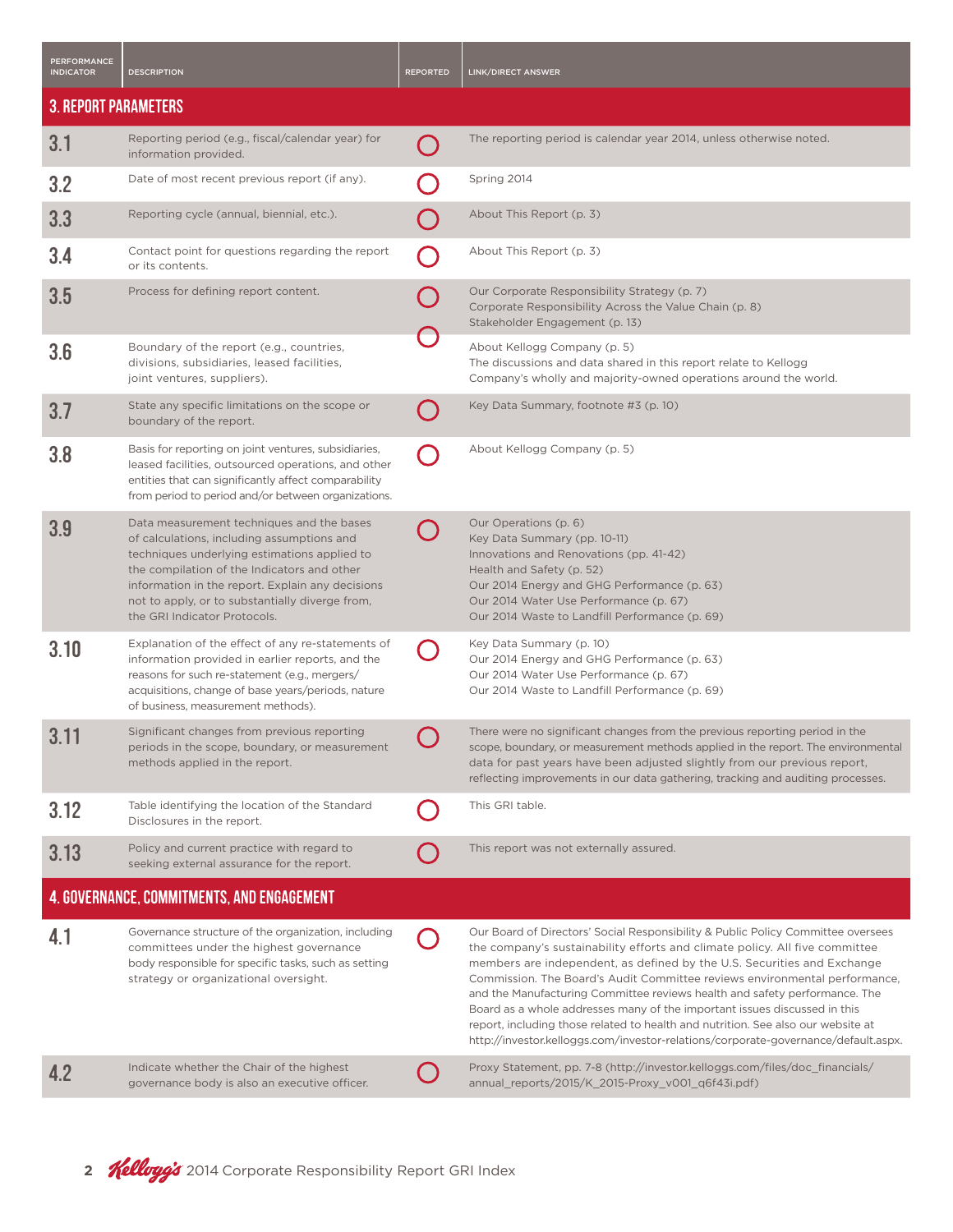| <b>PERFORMANCE</b><br><b>INDICATOR</b> | <b>DESCRIPTION</b>                                                                                                                                                                                                                                                                                                               | <b>REPORTED</b> | <b>LINK/DIRECT ANSWER</b>                                                                                                                                                                                                                                                                                                                                                                                                                    |
|----------------------------------------|----------------------------------------------------------------------------------------------------------------------------------------------------------------------------------------------------------------------------------------------------------------------------------------------------------------------------------|-----------------|----------------------------------------------------------------------------------------------------------------------------------------------------------------------------------------------------------------------------------------------------------------------------------------------------------------------------------------------------------------------------------------------------------------------------------------------|
| 4.3                                    | For organizations that have a unitary board<br>structure, state the number of members of<br>the highest governance body that are<br>independent and/or non-executive members.                                                                                                                                                    |                 | Proxy Statement, p. 7 (http://investor.kelloggs.com/files/doc_financials/annual_<br>reports/2015/K_2015-Proxy_v001_q6f43i.pdf)                                                                                                                                                                                                                                                                                                               |
| 4.4                                    | Mechanisms for shareholders and employees to<br>provide recommendations or direction to the<br>highest governance body.                                                                                                                                                                                                          |                 | Annual Report, pp. 84-85 (http://investor.kelloggs.com/files/doc_<br>financials/annual_reports/K_2014-Annual-Report_v001_q725z5.pdf)                                                                                                                                                                                                                                                                                                         |
| 4.5                                    | Linkage between compensation for members of<br>the highest governance body, senior managers,<br>and executives (including departure arrangements),<br>and the organization's performance (including<br>social and environmental performance).                                                                                    |                 | Proxy Statement, pp. 26-27 (http://investor.kelloggs.com/files/doc_financials/<br>annual_reports/2015/K_2015-Proxy_v001_q6f43i.pdf)                                                                                                                                                                                                                                                                                                          |
| 4.6                                    | Processes in place for the highest governance<br>body to ensure conflicts of interest are avoided.                                                                                                                                                                                                                               |                 | Corporate Governance Guidelines (http://investor.kelloggs.com/investor-relations/<br>corporate-governance/corporate-governance-guidelines/default.aspx)                                                                                                                                                                                                                                                                                      |
| 4.7                                    | Process for determining the qualifications and<br>expertise of the members of the highest governance<br>body for guiding the organization's strategy on<br>economic, environmental, and social topics.                                                                                                                           |                 | Corporate Governance Guidelines (http://investor.kelloggs.com/investor-<br>relations/corporate-governance/corporate-governance-guidelines/default.aspx)                                                                                                                                                                                                                                                                                      |
| 4.8                                    | Internally developed statements of mission or<br>values, codes of conduct, and principles relevant to<br>economic, environmental, and social performance<br>and the status of their implementation.                                                                                                                              |                 | Welcome (p. 3)<br>Message from Our CEO (p. 4)<br>Our 2020 Sustainability Commmitments (p. 9)<br>Our Food Beliefs and Commitments (p. 12)<br>Living Our Values (p. 14)<br>Palm Oil (p. 19)<br>An Ethical Supply Chain (p. 20)<br>Smallholder and Women Farmers (p. 27)<br>Responsible Product Marketing (p. 46)<br>Innovations and Renovations (p. 41)<br>Greenhouse Gas Emissions and Energy Use (p. 62)                                     |
| 4.9                                    | Procedures of the highest governance body for<br>overseeing the organization's identification and<br>management of economic, environmental, and<br>social performance, including relevant risks and<br>opportunities, and adherence or compliance with<br>internationally agreed standards, codes of<br>conduct, and principles. |                 | Our Corporate Responsibility Strategy (p. 7)<br>Our 2020 Sustainability Commitments (p. 9)<br>See also response to indicator 4.1.                                                                                                                                                                                                                                                                                                            |
| 4.10                                   | Processes for evaluating the highest governance<br>body's own performance, particularly with respect to<br>economic, environmental, and social performance.                                                                                                                                                                      |                 | Corporate Governance Guidelines (http://investor.kelloggs.com/<br>investor-relations/corporate-governance/corporate-governance-<br>guidelines/default.aspx)                                                                                                                                                                                                                                                                                  |
| 4.11                                   | Explanation of whether and how the precautionary<br>approach or principle is addressed by the<br>organization.                                                                                                                                                                                                                   |                 | We have not formally adopted the precautionary principle but we systematically<br>assess and manage risks in order to prevent incidents in environmental safety,<br>food safety and health and safety.                                                                                                                                                                                                                                       |
| 4.12                                   | Externally developed economic, environmental,<br>and social charters, principles, or other<br>initiatives to which the organization subscribes<br>or endorses.                                                                                                                                                                   |                 | Living Our Values (p. 14)<br>Our New Sourcing Commitments (p. 17)<br>Palm Oil (p. 19)<br>Additional Partnerships (p. 25)<br>Supporting Women's Empowerment (p. 29)<br>Reducing Calories, Together (p. 44)<br>Packaging and Labeling (p. 45)<br>Responsible Product Marketing (pp. 46-47)<br>Product Safety and Quality (p. 48)<br>Greenhouse Gas Emissions and Energy Use (p. 62)<br>Sustainable Packaging (p. 70)<br>World Food Day (p. 81) |

3 **Kelloyg's** 2014 Corporate Responsibility Report GRI Index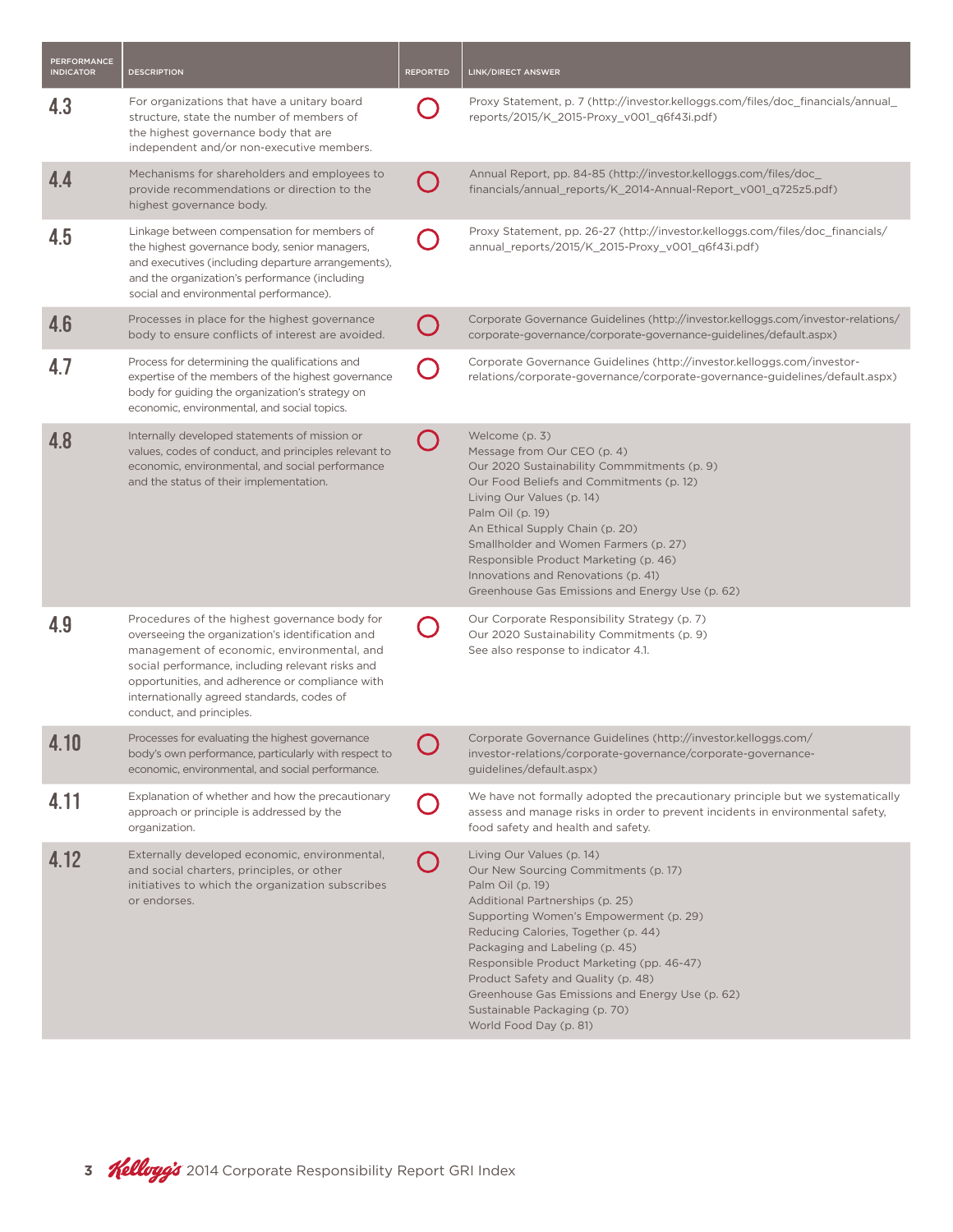## PERFORMANCE

#### **4.13** Memberships in associations (such as industry associations) and/or national/internat advocacy organizations in which the organization \* Has positions in governance bodies; \* in projects or committees; \* Provides su funding beyond routine membership d

\* Views membership as strategic.

### **INDICATOR DESCRIPTION INDICATOR DESCRIPTION REPORTED LINK/DIRECT ANSWER**

 $\sim$ 

AIM-PROGRESS

| tional<br>ganization:<br>Participates<br>ıbstantive<br>dues; or<br>У | Allergen Bureau (Australia)<br>American Frozen Food Institute<br>American Institute for Packaging and the Environment (AMERIPEN)<br>Anaphylaxis Campaign (U.K.)<br>Association of Food and Drug Officials (U.S.)<br>Australia Food and Grocery Council (Health, Nutrition<br>and Scientific Affairs Committee)<br><b>Breakfast Cereals Canada</b><br>Business for Innovative Climate & Energy Policy<br>Campden BRI (U.K.)<br>Canadian Association of Importers and Exporters (Food Committee)<br>CDP (formerly the Carbon Disclosure Project)<br>Center for Research on Ingredient Safety (Leadership Team)<br><b>Consumer Goods Council of South Africa</b><br><b>Consumer Goods Forum</b><br>European Cereal Trade Association<br>European Snacks Association<br>Federation of Indian Chambers of Commerce and Industry<br><b>Field to Market</b><br>Food Allergy and Anaphylaxis Network (U.S.)<br>Food Allergy Research and Resource Program (U.S.)<br>Food & Consumer Products of Canada<br>Food and Drink Federation (Europe)<br>Food Industry Toxicology Roundtable<br>Global Environmental Management Initiative<br>Global Food Protection Institute/International<br><b>Food Protection Training Institute</b><br>Grocery Manufacturers Association (Federal Affairs Committee,<br>Nutrition Health and Labeling Committee)<br><b>Heartland Plant Initiative</b><br>Institute of Food Technology<br>International Association for Food Protection (Chemical Hazards<br>and Food Allergy Professional Development Group)<br>International Food and Beverage Alliance<br>International Food Information Council<br>International Life Sciences Institute (Food, Nutrition and<br>Food Safety Program, North American Technical Committee<br>on Food and Chemical Safety)<br>Joint Institute for Food Safety and Applied Nutrition<br>Leatherhead Food Research (U.K.)<br>Michigan Food Safety Alliance<br>Michigan Manufacturers Association<br>Ontario Cereal Industry Research Council<br>Roundtable on Sustainable Palm Oil<br>Snack, Nut and Crisp Manufacturers Association (U.K.)<br>Society of Toxicology (FDA/SOT Colloquium Task Force)<br>Supplier Ethical Data Exchange (Sedex)<br>Sustainable Agriculture Initiative<br>Sustainable Packaging Coalition<br>Sustainable Rice Platform<br>The Sustainability Consortium<br><b>Toxicology Forum</b><br>U.K. Association of Cereal Food Manufacturers<br>University of Georgia Center for Food Safety<br>University of Toronto Program in Food Safety,<br><b>Nutrition and Regulatory Affairs</b><br><b>World Cocoa Foundation</b><br>Engaging with Stakeholders (p. 13) |
|----------------------------------------------------------------------|------------------------------------------------------------------------------------------------------------------------------------------------------------------------------------------------------------------------------------------------------------------------------------------------------------------------------------------------------------------------------------------------------------------------------------------------------------------------------------------------------------------------------------------------------------------------------------------------------------------------------------------------------------------------------------------------------------------------------------------------------------------------------------------------------------------------------------------------------------------------------------------------------------------------------------------------------------------------------------------------------------------------------------------------------------------------------------------------------------------------------------------------------------------------------------------------------------------------------------------------------------------------------------------------------------------------------------------------------------------------------------------------------------------------------------------------------------------------------------------------------------------------------------------------------------------------------------------------------------------------------------------------------------------------------------------------------------------------------------------------------------------------------------------------------------------------------------------------------------------------------------------------------------------------------------------------------------------------------------------------------------------------------------------------------------------------------------------------------------------------------------------------------------------------------------------------------------------------------------------------------------------------------------------------------------------------------------------------------------------------------------------------------------------------------------------------------------------------------------------------------------------------------------------------------------------------------------------------------------------------------------------|
|                                                                      |                                                                                                                                                                                                                                                                                                                                                                                                                                                                                                                                                                                                                                                                                                                                                                                                                                                                                                                                                                                                                                                                                                                                                                                                                                                                                                                                                                                                                                                                                                                                                                                                                                                                                                                                                                                                                                                                                                                                                                                                                                                                                                                                                                                                                                                                                                                                                                                                                                                                                                                                                                                                                                          |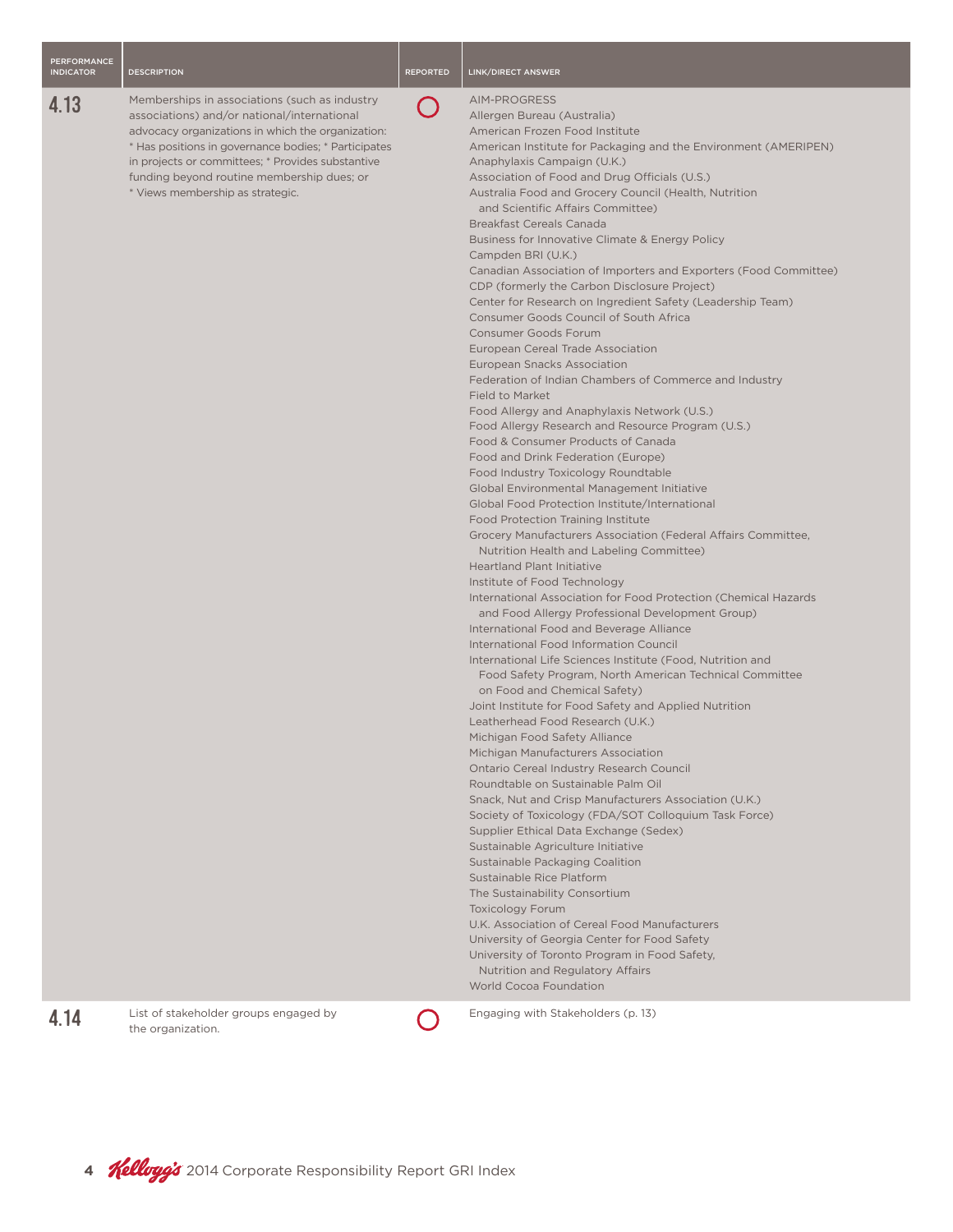| <b>PERFORMANCE</b><br><b>INDICATOR</b> | <b>DESCRIPTION</b>                                                                                                                                                                               | <b>REPORTED</b> | LINK/DIRECT ANSWER                                                                                                                                                                                                                                                                                                                                                                                                                                                                                                                                                                                                                                                                                                                                                                                                                                                                                                                                                                                                                                                                                                                                                                                                                                                                                                                                                                                                                                                                                                                                                                                                                                                                                                                                                                                                                                                                                                                                                                                                                                                                                                                                                                                                                                                                                                                                                                                                                                                                    |
|----------------------------------------|--------------------------------------------------------------------------------------------------------------------------------------------------------------------------------------------------|-----------------|---------------------------------------------------------------------------------------------------------------------------------------------------------------------------------------------------------------------------------------------------------------------------------------------------------------------------------------------------------------------------------------------------------------------------------------------------------------------------------------------------------------------------------------------------------------------------------------------------------------------------------------------------------------------------------------------------------------------------------------------------------------------------------------------------------------------------------------------------------------------------------------------------------------------------------------------------------------------------------------------------------------------------------------------------------------------------------------------------------------------------------------------------------------------------------------------------------------------------------------------------------------------------------------------------------------------------------------------------------------------------------------------------------------------------------------------------------------------------------------------------------------------------------------------------------------------------------------------------------------------------------------------------------------------------------------------------------------------------------------------------------------------------------------------------------------------------------------------------------------------------------------------------------------------------------------------------------------------------------------------------------------------------------------------------------------------------------------------------------------------------------------------------------------------------------------------------------------------------------------------------------------------------------------------------------------------------------------------------------------------------------------------------------------------------------------------------------------------------------------|
| 4.15                                   | Basis for identification and selection of<br>stakeholders with whom to engage.                                                                                                                   |                 | We engage with most of our stakeholders-e.g., employees, suppliers, consumers,<br>customers, investors, etc.—in the normal course of business. In some cases we<br>have sought out and joined multi-stakeholder initiatives to help us learn about and<br>make progress on particular issues, such as deforestation and palm oil sourcing.<br>And in some cases, stakeholders (such as nongovernmental organizations) have<br>approached us with ideas and suggestions for improving our operations.                                                                                                                                                                                                                                                                                                                                                                                                                                                                                                                                                                                                                                                                                                                                                                                                                                                                                                                                                                                                                                                                                                                                                                                                                                                                                                                                                                                                                                                                                                                                                                                                                                                                                                                                                                                                                                                                                                                                                                                  |
| 4.16                                   | Approaches to stakeholder engagement,<br>including frequency of engagement by type<br>and by stakeholder group.                                                                                  |                 | The following outlines ways in which we interact with our stakeholders. All<br>interactions are ad hoc unless otherwise noted.<br><b>Employees:</b> K Connect (our global company intranet), Global Opinion Surveys, "town<br>hall" meetings, Employee Resource Groups, Diversity Councils, safety committees,<br>union representation, GoGreen Teams, anonymous hotline and web-based reporting<br>tool for ethics or compliance concerns<br><b>Consumers:</b> Advertising, marketing, promotions, labeling, corporate website, regional<br>websites, nutrition website, press releases, daily interactions with our Consumer<br>Affairs department<br>Dietitians and health care professionals: Professional conferences, nutrition<br>website, published summaries of key research, Kellogg's Nutrition and Health<br>Institute in Mexico (Instituto de Nutrición y Salud)<br><b>Customers:</b> Working group of fellow suppliers to a major customer, joint philanthropic<br>initiatives, coalitions and partnerships (e.g., the Consumer Goods Forum)<br><b>Suppliers:</b> Supplier Code of Conduct, Food Safety Summits, audits, supplier diversity<br>program, partnerships with and assistance to grain growers and millers<br><b>Industry:</b> Trade association memberships, industry forums, partnerships, coalitions<br>formed to address specific topics<br>Investors: Annual report, annual shareholders meeting, quarterly earnings calls,<br>"investor days," daily interactions via our Investor Relations function, investor section<br>of corporate website<br>Nongovernmental organizations: Membership in multi-stakeholder committees and<br>dialogues, participation in conferences, informal discussions on specific topics of<br>interest, philanthropic donations, submission of environmental risk assessments and<br>data to public clearinghouses<br><b>Communities:</b> Employee volunteer activities, partnerships with nonprofits (e.g., the<br>United Way) and customers, economic benefits due to philanthropic donations and<br>business agreements with local suppliers<br><b>Governments:</b> Engagement with local, state and federal governments (engagement<br>varies based on entity), provision of expertise to regulators, advocacy, through our<br>Government Relations function, compliance with all relevant laws and regulations,<br>contribution to a broad array of policies important to doing business as a<br>responsible company |
| 4.17                                   | Key topics and concerns that have been raised<br>through stakeholder engagement, and how the<br>organization has responded to those key topics<br>and concerns, including through its reporting. |                 | Our Corporate Responsibility Strategy (p. 7)<br>Engaging with Stakeholders (p. 13)<br>Our New Sourcing Commitments (p. 17)<br>Additional Partnerships (p. 25)<br>Innovations and Renovations (pp. 41-42)<br>Strengthening Safety Performance through Employee Engagement (p. 52)                                                                                                                                                                                                                                                                                                                                                                                                                                                                                                                                                                                                                                                                                                                                                                                                                                                                                                                                                                                                                                                                                                                                                                                                                                                                                                                                                                                                                                                                                                                                                                                                                                                                                                                                                                                                                                                                                                                                                                                                                                                                                                                                                                                                      |

## STANDARD DISCLOSURES PART II: DISCLOSURE ON MANAGEMENT APPROACH (DMAS)

| DMA SC         | DISCLOSURE ON MANAGEMENT APPROACH SC |                                                                                                                                                                                                                                                                                            |
|----------------|--------------------------------------|--------------------------------------------------------------------------------------------------------------------------------------------------------------------------------------------------------------------------------------------------------------------------------------------|
| <b>ASPECTS</b> | Protecting natural resources         | Our 2020 Sustainability Commitments (p. 9)<br>Our New Sourcing Commitments (p. 17)<br>Ingredients and Materials (p. 18)<br>Palm Oil (p. 19)<br>Sustainable Agriculture (pp. 22-25)<br>Conserving Natural Resources in Our Operations (p. 61)<br>See also response to DMA EN Overall below. |
|                | Minimizing toxicity                  |                                                                                                                                                                                                                                                                                            |

Work/Life Effectiveness (p. 55)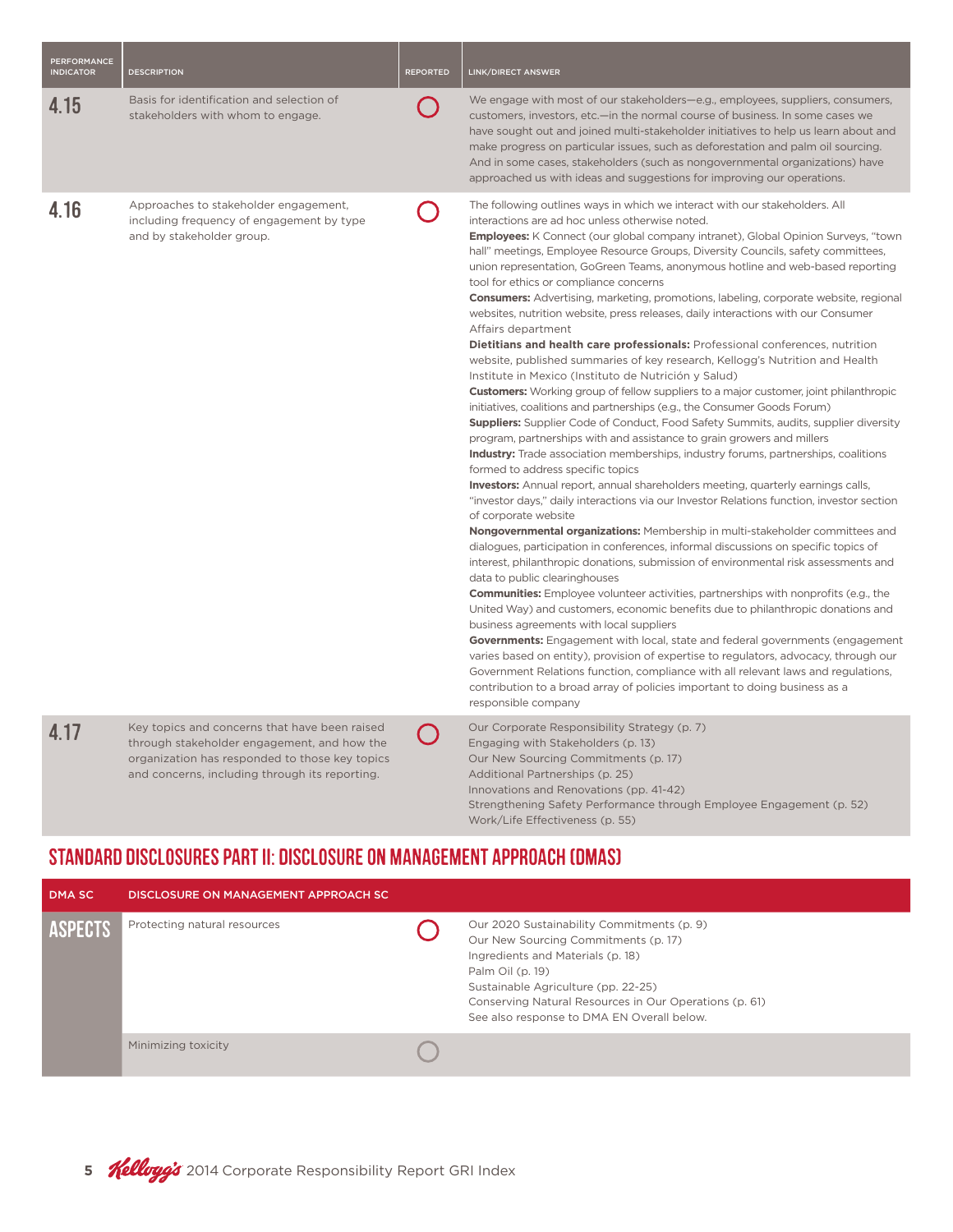| <b>PERFORMANCE</b><br><b>INDICATOR</b> | <b>DESCRIPTION</b>                             | <b>REPORTED</b> | <b>LINK/DIRECT ANSWER</b>                                                                                                                                                                                                                                                                                                                  |
|----------------------------------------|------------------------------------------------|-----------------|--------------------------------------------------------------------------------------------------------------------------------------------------------------------------------------------------------------------------------------------------------------------------------------------------------------------------------------------|
| <b>DMA SC</b>                          | DISCLOSURE ON MANAGEMENT APPROACH SC,<br>CONT. |                 |                                                                                                                                                                                                                                                                                                                                            |
| <b>ASPECTS</b>                         | Fair trade                                     | $\bigcirc$      | Our 2020 Sustainability Commitments (p. 9)<br>Strengthening the Sustainability of Our Supply Base (p. 16)<br>Our New Sourcing Commitments (p. 17)<br>Palm Oil (p. 19)<br>An Ethical Supply Chain (pp. 20-21)<br>Smallholder and Women Farmers (pp. 27-29)                                                                                  |
|                                        | Fair compensation for labor                    |                 | An Ethical Supply Chain (p. 20)<br>Smallholder and Women Farmers (pp. 27-29)<br>Labor Standards (p. 58)                                                                                                                                                                                                                                    |
|                                        | Traceability                                   |                 | Ingredients and Materials (p. 18)<br>Palm Oil (p. 19)<br>Genetically Modified Crops (p. 26)<br>Smallholder and Women Farmers (pp. 27-29)<br>Product Safety and Quality (pp. 48-49)                                                                                                                                                         |
|                                        | Genetically modified organisms (GMOs)          |                 | Genetically Modified Crops (p. 26)                                                                                                                                                                                                                                                                                                         |
|                                        | Animal welfare                                 |                 |                                                                                                                                                                                                                                                                                                                                            |
|                                        | <b>Biofuels</b>                                |                 |                                                                                                                                                                                                                                                                                                                                            |
| <b>DMA EC</b>                          | DISCLOSURE ON MANAGEMENT APPROACH EC           |                 |                                                                                                                                                                                                                                                                                                                                            |
| <b>ASPECTS</b>                         | Economic performance                           |                 | About Kellogg Company (p. 5)<br>Our Operations (p. 6)<br>Our Strategy (p. 7)<br>Supplier Diversity (p. 30)<br>Greenhouse Gas Emissions and Energy Use (p. 62)<br>Water Use (p. 66)<br>A Signature Cause (p. 74)<br>10-K, p. 57 (http://investor.kelloggs.com/files/doc_financials/annual_reports/<br>K_2014-Annual-Report_v001_q725z5.pdf) |
|                                        | Market presence                                |                 | Our 2020 Sustainability Commitments (p. 9)<br>Strengthening the Sustainability of Our Supply Base (p. 16)<br>Our New Sourcing Commitments (p. 17)<br>Smallholder and Women Farmers (pp. 27-29)                                                                                                                                             |
|                                        | Indirect economic impacts                      |                 |                                                                                                                                                                                                                                                                                                                                            |
| <b>DMA EN</b>                          | DISCLOSURE ON MANAGEMENT APPROACH EN           |                 |                                                                                                                                                                                                                                                                                                                                            |
| <b>ASPECTS</b>                         | Materials                                      | $\bigcirc$      | Ingredients and Materials (pp. 18-19)<br>Sustainable Agriculture (pp. 22-24)<br>Sustainable Packaging (pp. 70-71)                                                                                                                                                                                                                          |
|                                        | Energy                                         |                 | Greenhouse Gas Emissions and Energy Use (p. 62)                                                                                                                                                                                                                                                                                            |
|                                        | Water                                          |                 | Water Use (p. 66)                                                                                                                                                                                                                                                                                                                          |
|                                        | Biodiversity                                   |                 |                                                                                                                                                                                                                                                                                                                                            |
|                                        | Emissions, effluents and waste                 |                 | Greenhouse Gas Emissions and Energy Use (p. 62)<br>Waste to Landfill (p. 68)                                                                                                                                                                                                                                                               |
|                                        | Products and services                          |                 | Sustainable Packaging (pp. 70-71)                                                                                                                                                                                                                                                                                                          |
|                                        | Compliance                                     |                 | See response to DMA EN Overall below.                                                                                                                                                                                                                                                                                                      |
|                                        | Transport                                      |                 | Optimizing Transport Efficiency (p. 65)                                                                                                                                                                                                                                                                                                    |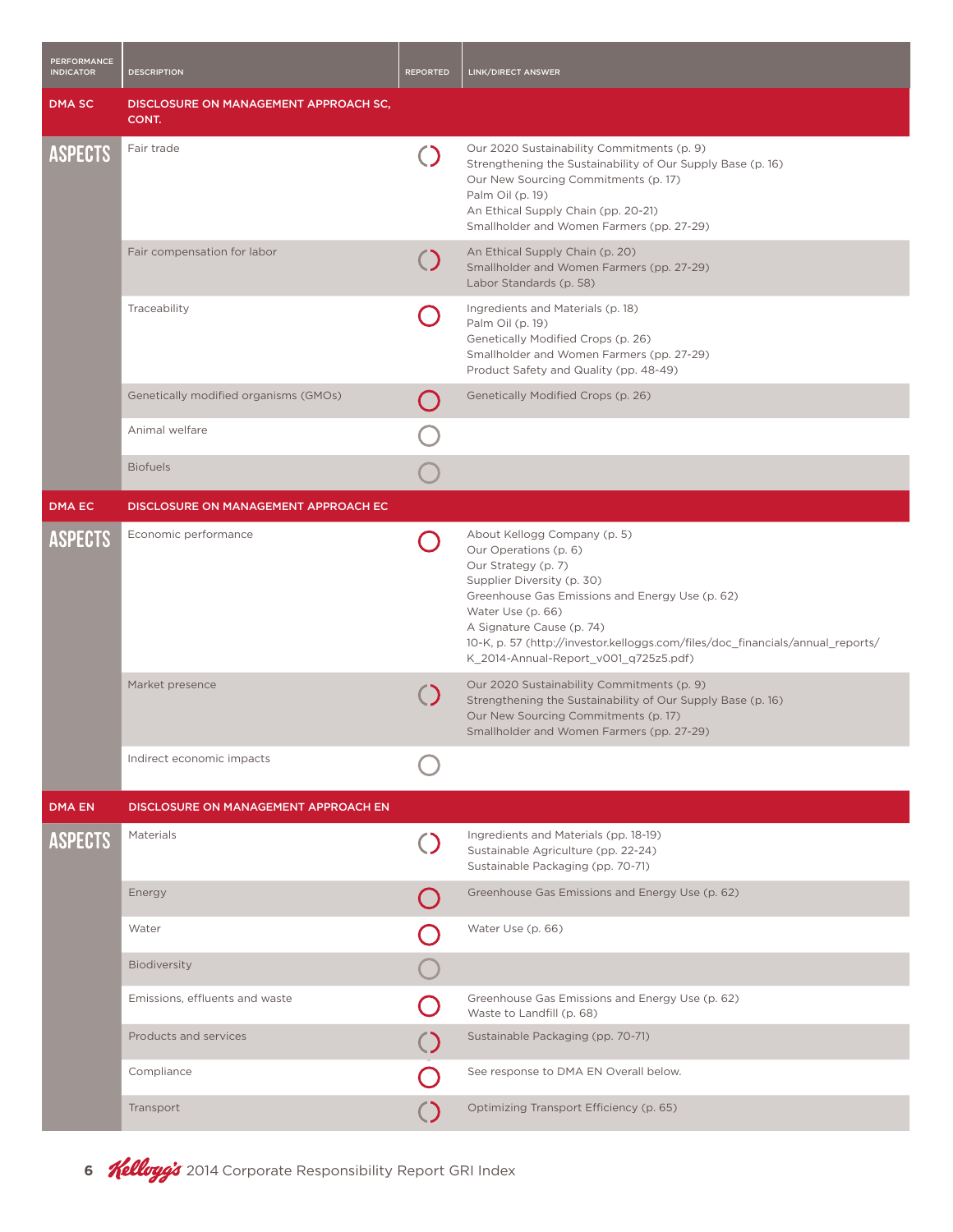| <b>PERFORMANCE</b><br><b>INDICATOR</b> | <b>DESCRIPTION</b>                               | <b>REPORTED</b> | <b>LINK/DIRECT ANSWER</b>                                                                                                                                                                                                                                                                                                                                                                                                                                                                                                                                                                                                                                                                                                                                                                                                                                                                                                                                                                                                                                                                                                                                                                            |
|----------------------------------------|--------------------------------------------------|-----------------|------------------------------------------------------------------------------------------------------------------------------------------------------------------------------------------------------------------------------------------------------------------------------------------------------------------------------------------------------------------------------------------------------------------------------------------------------------------------------------------------------------------------------------------------------------------------------------------------------------------------------------------------------------------------------------------------------------------------------------------------------------------------------------------------------------------------------------------------------------------------------------------------------------------------------------------------------------------------------------------------------------------------------------------------------------------------------------------------------------------------------------------------------------------------------------------------------|
| <b>DMA EN</b>                          | DISCLOSURE ON MANAGEMENT APPROACH<br>EN, CONT.   |                 |                                                                                                                                                                                                                                                                                                                                                                                                                                                                                                                                                                                                                                                                                                                                                                                                                                                                                                                                                                                                                                                                                                                                                                                                      |
|                                        | Overall                                          |                 | DMA for all Environmental Issues: Our Chief Sustainability Officer, who reports to<br>the Senior Vice President, Global Supply Chain, oversees environmental sustainability.<br>We have directors of sustainability in the U.S. and Europe, as well as environmental,<br>health and safety (EHS) heads in every region and business unit. For facility<br>managers, business unit managers and our CEO, performance reviews and bonuses<br>are based, in part, on environmental performance compared to targets. We use a<br>web-based, ISO-aligned EHS management system called K-CAPP (Kellogg Cares<br>About People & Planet) to track progress and ensure compliance with environment-<br>related company policies and government regulations. We conduct regular EHS<br>audits at Kellogg facilities to ensure compliance with Kellogg policies and procedures<br>and government regulations. Formal, third-party audits are conducted at each<br>manufacturing plant every two to three years. In the intervening years, we conduct<br>internal self-assessments. In 2014, third-party audits were conducted at 15 (out of<br>approximately 60) Kellogg manufacturing plants around the globe. |
| <b>DMALA</b>                           | DISCLOSURE ON MANAGEMENT APPROACH LA             |                 |                                                                                                                                                                                                                                                                                                                                                                                                                                                                                                                                                                                                                                                                                                                                                                                                                                                                                                                                                                                                                                                                                                                                                                                                      |
| ASPECTS                                | Employment                                       |                 | Our Operations (p. 6)<br>Labor Standards (p. 58)                                                                                                                                                                                                                                                                                                                                                                                                                                                                                                                                                                                                                                                                                                                                                                                                                                                                                                                                                                                                                                                                                                                                                     |
|                                        | Labor/management relations                       |                 | Labor Standards (p. 58)                                                                                                                                                                                                                                                                                                                                                                                                                                                                                                                                                                                                                                                                                                                                                                                                                                                                                                                                                                                                                                                                                                                                                                              |
|                                        | Occupational health and safety                   |                 | Health and Safety (pp. 52-53)<br>Employee Wellness (p. 54)                                                                                                                                                                                                                                                                                                                                                                                                                                                                                                                                                                                                                                                                                                                                                                                                                                                                                                                                                                                                                                                                                                                                           |
|                                        | Training and education                           |                 | Health and Safety (pp. 52-53)<br>Talent Management (p. 59)                                                                                                                                                                                                                                                                                                                                                                                                                                                                                                                                                                                                                                                                                                                                                                                                                                                                                                                                                                                                                                                                                                                                           |
|                                        | Diversity and equal opportunity                  |                 | Diversity and Inclusion, (pp. 56-57)<br>Also, our Executive Diversity and Inclusion Council-a cross-functional group of<br>senior leaders—champions diversity at the company and oversees the implementation<br>of our D&I strategy. John Bryant, Kellogg Company's president and CEO, is chair of<br>this Council. Our Office of Diversity and Inclusion helps our organization to identify,<br>manage and leverage diversity and inclusion issues and opportunities.                                                                                                                                                                                                                                                                                                                                                                                                                                                                                                                                                                                                                                                                                                                               |
| <b>DMA HR</b>                          | DISCLOSURE ON MANAGEMENT APPROACH HR             |                 |                                                                                                                                                                                                                                                                                                                                                                                                                                                                                                                                                                                                                                                                                                                                                                                                                                                                                                                                                                                                                                                                                                                                                                                                      |
| ASPECTS                                | Investment and procurement practices             |                 | Living Our Values (p. 14)<br>An Ethical Supply Chain (pp. 20-21)                                                                                                                                                                                                                                                                                                                                                                                                                                                                                                                                                                                                                                                                                                                                                                                                                                                                                                                                                                                                                                                                                                                                     |
|                                        | Non-discrimination                               |                 |                                                                                                                                                                                                                                                                                                                                                                                                                                                                                                                                                                                                                                                                                                                                                                                                                                                                                                                                                                                                                                                                                                                                                                                                      |
|                                        | Freedom of association and collective bargaining |                 | Labor Standards (p. 58)                                                                                                                                                                                                                                                                                                                                                                                                                                                                                                                                                                                                                                                                                                                                                                                                                                                                                                                                                                                                                                                                                                                                                                              |
|                                        | Child labor                                      |                 | Our New Global Supplier Code of Conduct (p. 20)<br>See also response to HR6 below.                                                                                                                                                                                                                                                                                                                                                                                                                                                                                                                                                                                                                                                                                                                                                                                                                                                                                                                                                                                                                                                                                                                   |
|                                        | Forced and compulsory labor                      |                 | Our New Global Supplier Code of Conduct (p. 20)<br>Labor Standards (p. 58)                                                                                                                                                                                                                                                                                                                                                                                                                                                                                                                                                                                                                                                                                                                                                                                                                                                                                                                                                                                                                                                                                                                           |
|                                        | Security practices                               |                 |                                                                                                                                                                                                                                                                                                                                                                                                                                                                                                                                                                                                                                                                                                                                                                                                                                                                                                                                                                                                                                                                                                                                                                                                      |
|                                        | Indigenous rights                                |                 |                                                                                                                                                                                                                                                                                                                                                                                                                                                                                                                                                                                                                                                                                                                                                                                                                                                                                                                                                                                                                                                                                                                                                                                                      |
| <b>DMA SO</b>                          | DISCLOSURE ON MANAGEMENT APPROACH SO             |                 |                                                                                                                                                                                                                                                                                                                                                                                                                                                                                                                                                                                                                                                                                                                                                                                                                                                                                                                                                                                                                                                                                                                                                                                                      |
| ASPECTS                                | Community                                        |                 |                                                                                                                                                                                                                                                                                                                                                                                                                                                                                                                                                                                                                                                                                                                                                                                                                                                                                                                                                                                                                                                                                                                                                                                                      |
|                                        | Healthy and affordable food                      |                 | The Power of Breakfast (pp. 34-37)<br>Health and Wellness Education and Research (pp. 38-40)<br>Our Hunger Relief Strategy (pp. 75-82)                                                                                                                                                                                                                                                                                                                                                                                                                                                                                                                                                                                                                                                                                                                                                                                                                                                                                                                                                                                                                                                               |

7 **Kellayy's** 2014 Corporate Responsibility Report GRI Index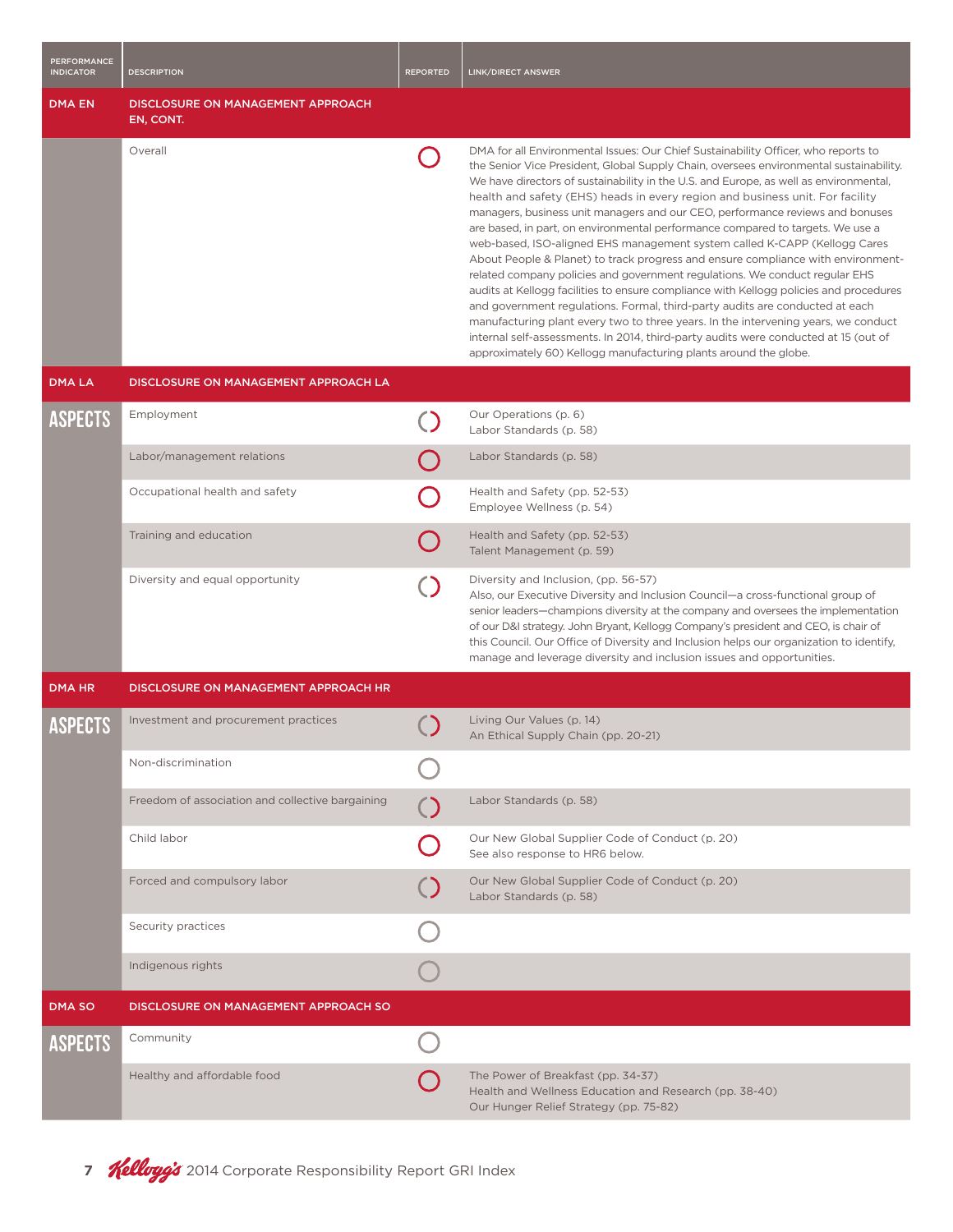| <b>PERFORMANCE</b><br><b>INDICATOR</b> | <b>DESCRIPTION</b>                             | <b>REPORTED</b> | <b>LINK/DIRECT ANSWER</b>                                                                                                                                                                                                                                                                                                                                       |
|----------------------------------------|------------------------------------------------|-----------------|-----------------------------------------------------------------------------------------------------------------------------------------------------------------------------------------------------------------------------------------------------------------------------------------------------------------------------------------------------------------|
| <b>DMA SO</b>                          | DISCLOSURE ON MANAGEMENT APPROACH<br>SO, CONT. |                 |                                                                                                                                                                                                                                                                                                                                                                 |
|                                        | Corruption                                     |                 | Living Our Values (p. 14)<br>(See also response to SO3 and SO4 below.)                                                                                                                                                                                                                                                                                          |
|                                        | Public policy                                  |                 | Our New Sourcing Commitments (p. 17)<br>Supporting Women's Empowerment (p. 29)<br>Responsible Product Marketing (pp. 46-47)<br>Greenhouse Gas Emissions and Energy Use (p. 62)<br>Sustainable Packaging (p. 71)<br>See also our website at http://investor.kelloggs.com/investor-relations/<br>corporate-governance/political-contributions-policy/default.aspx |
|                                        | Anti-competitive behavior                      |                 |                                                                                                                                                                                                                                                                                                                                                                 |
|                                        | Compliance                                     |                 |                                                                                                                                                                                                                                                                                                                                                                 |
| <b>DMA PR</b>                          | DISCLOSURE ON MANAGEMENT APPROACH PR           |                 |                                                                                                                                                                                                                                                                                                                                                                 |
| <b>ASPECTS</b>                         | Customer health and safety                     |                 | Our Foods, Our Responsibilities (pp. 32-33)<br>Innovations and Renovations (pp. 41-44)<br>Product Safety and Quality (pp. 48-49)                                                                                                                                                                                                                                |
|                                        | Product and service labeling                   |                 | Our Foods, Our Responsibilities (pp. 32-33)<br>Innovations and Renovations (pp. 41-44)<br>Packaging and Labeling (p. 45)                                                                                                                                                                                                                                        |
|                                        | Marketing communications                       |                 | Responsible Product Marketing (pp. 46-47)                                                                                                                                                                                                                                                                                                                       |
|                                        | Customer privacy                               |                 |                                                                                                                                                                                                                                                                                                                                                                 |
|                                        | Compliance                                     |                 |                                                                                                                                                                                                                                                                                                                                                                 |
| <b>DMA AW</b>                          | DISCLOSURE ON MANAGEMENT APPROACH AW           |                 |                                                                                                                                                                                                                                                                                                                                                                 |
| <b>ASPECTS</b>                         | Breeding and genetics                          |                 |                                                                                                                                                                                                                                                                                                                                                                 |
|                                        | Animal husbandry                               |                 |                                                                                                                                                                                                                                                                                                                                                                 |
|                                        | Transportation, handling and slaughter         |                 |                                                                                                                                                                                                                                                                                                                                                                 |

## STANDARD DISCLOSURES PART III: PERFORMANCE INDICATORS

| <b>ACROSS ALL ASPECTS OF SOURCING</b> |                                                                                                                                                                                                     |  |                                                                                                                  |  |
|---------------------------------------|-----------------------------------------------------------------------------------------------------------------------------------------------------------------------------------------------------|--|------------------------------------------------------------------------------------------------------------------|--|
| FP1                                   | Percentage of purchased volume from suppliers<br>compliant with company's sourcing policy.                                                                                                          |  | Our New Global Supplier Code of Conduct (p. 20)                                                                  |  |
| FP <sub>2</sub>                       | Percentage of purchased volume which is<br>verified as being in accordance with credible,<br>internationally recognized responsible<br>production standards, broken down by standard.               |  | Palm Oil (p. 19)<br>An Ethical Supply Chain (p. 20)<br>Sustainable Packaging (pp. 70-71)                         |  |
| <b>ECONOMIC</b>                       |                                                                                                                                                                                                     |  |                                                                                                                  |  |
| ECONOMIC PERFORMANCE                  |                                                                                                                                                                                                     |  |                                                                                                                  |  |
| EC <sub>1</sub>                       | Direct economic value generated and distributed,<br>including revenues, operating costs, employee<br>compensation, donations and other community<br>investments, retained earnings, and payments to |  | About Kellogg Company (p. 5)<br>Our Operations (p. 6)<br>Supplier Diversity (p. 30)<br>A Signature Cause (p. 74) |  |

Our Hunger Relief Strategy (pp. 75-82) Charitable Contributions (p. 83)

8 **Kelloyg's** 2014 Corporate Responsibility Report GRI Index

capital providers and governments.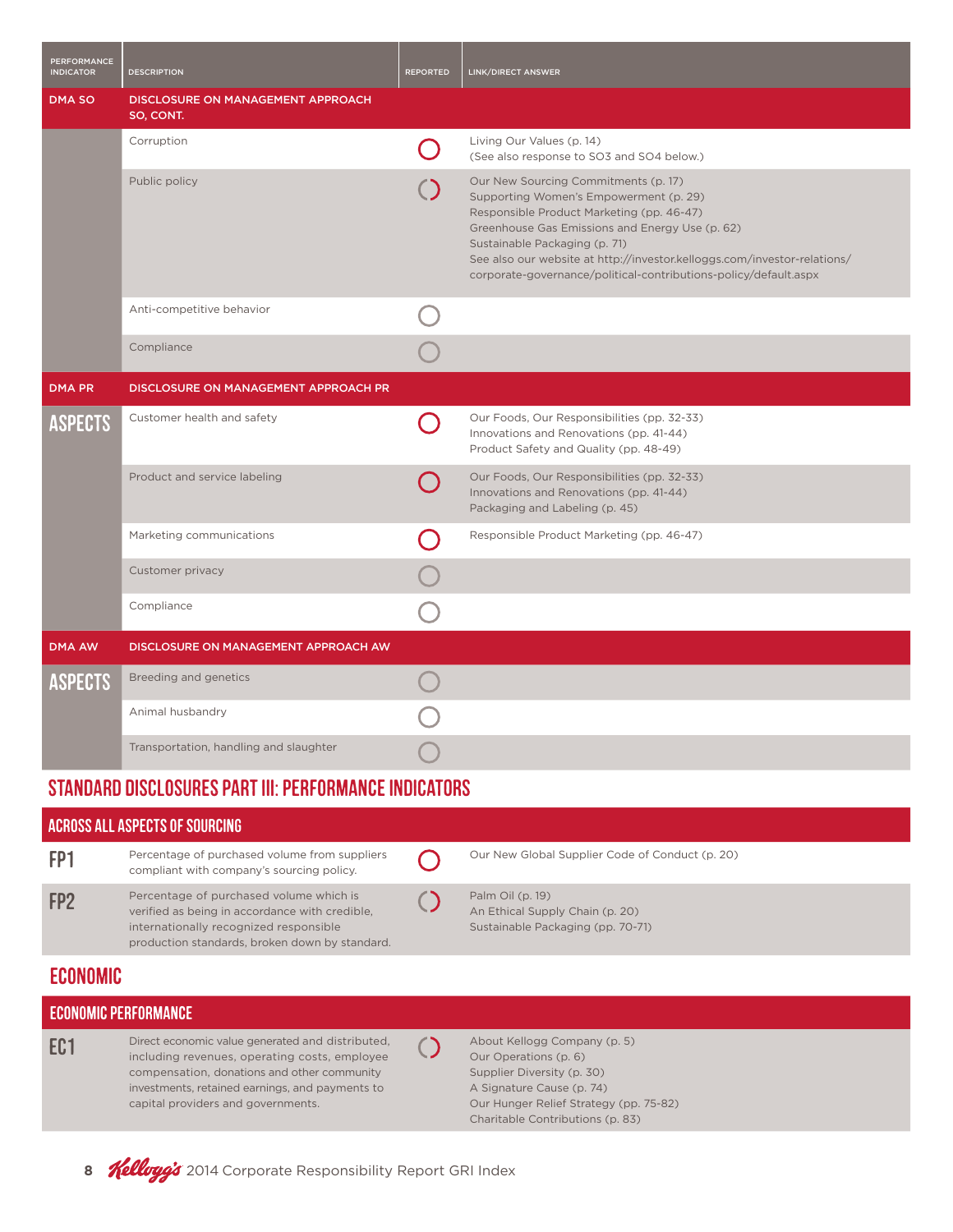| <b>PERFORMANCE</b><br><b>INDICATOR</b> | <b>DESCRIPTION</b>                                                                                                                                                    | <b>REPORTED</b> | <b>LINK/DIRECT ANSWER</b>                                                                                                                                                                      |  |  |
|----------------------------------------|-----------------------------------------------------------------------------------------------------------------------------------------------------------------------|-----------------|------------------------------------------------------------------------------------------------------------------------------------------------------------------------------------------------|--|--|
|                                        | <b>ECONOMIC PERFORMANCE, CONT.</b>                                                                                                                                    |                 |                                                                                                                                                                                                |  |  |
| EC <sub>2</sub>                        | Financial implications and other risks and<br>opportunities for the organization's activities<br>due to climate change.                                               |                 | Greenhouse Gas Emissions and Energy Use (p. 62)<br>Water Use (p. 66)<br>See also our full CDP submission at www.cdp.net.                                                                       |  |  |
| EC3                                    | Coverage of the organization's defined benefit<br>plan obligations.                                                                                                   |                 | 10-K, p. 57 (http://investor.kelloggs.com/files/doc_financials/annual_<br>reports/K_2014-Annual-Report_v001_q725z5.pdf)                                                                        |  |  |
| EC4                                    | Significant financial assistance received from<br>government.                                                                                                         |                 |                                                                                                                                                                                                |  |  |
| <b>MARKET PRESENCE</b>                 |                                                                                                                                                                       |                 |                                                                                                                                                                                                |  |  |
| EC <sub>6</sub>                        | Policy, practices, and proportion of spending<br>on locally based suppliers at significant locations<br>of operation.                                                 |                 | Our 2020 Sustainability Commitments (p. 9)<br>Strengthening the Sustainability of Our Supply Base (p. 16)<br>Our New Sourcing Commitments (p. 17)<br>Smallholder and Women Farmers (pp. 27-29) |  |  |
| EC7                                    | Procedures for local hiring and proportion of<br>senior management hired from the local<br>community at significant locations of operation.                           |                 |                                                                                                                                                                                                |  |  |
|                                        | <b>INDIRECT ECONOMIC IMPACTS</b>                                                                                                                                      |                 |                                                                                                                                                                                                |  |  |
| EC8                                    | Development and impact of infrastructure<br>investments and services provided primarily<br>for public benefit through commercial, in-kind,<br>or pro bono engagement. |                 |                                                                                                                                                                                                |  |  |
|                                        | ENVIRONMENTAL                                                                                                                                                         |                 |                                                                                                                                                                                                |  |  |

| <b>MATERIALS</b> |                                                                               |                                                                                                                                                                                                                                                     |
|------------------|-------------------------------------------------------------------------------|-----------------------------------------------------------------------------------------------------------------------------------------------------------------------------------------------------------------------------------------------------|
| EN1              | Materials used by weight or volume.                                           | Ingredients and Materials (pp. 18-19)<br>Sustainable Agriculture (pp. 22-24)<br>Sustainable Packaging (pp. 70-71)                                                                                                                                   |
| EN <sub>2</sub>  | Percentage of materials used that are recycled<br>input materials.            | Sustainable Packaging (pp. 70-71)                                                                                                                                                                                                                   |
| <b>ENERGY</b>    |                                                                               |                                                                                                                                                                                                                                                     |
| EN <sub>3</sub>  | Direct energy consumption by primary<br>energy source.                        | Our 2014 Energy and GHG Performance (p. 63)<br>Primary energy sources are as follows:<br>Biogas: 11,640 gigajoules (Gj)<br>Diesel/gas oil: 4,993 Gj<br>Natural gas: 9,142,533 Gi<br>Propane: 25,801 Gj<br>Biomass: 44,792 Gi<br>Total: 9,229,759 Gj |
| EN4              | Indirect energy consumption by primary source.                                | Our 2014 Energy and GHG Performance (p. 63)                                                                                                                                                                                                         |
| EN5              | Energy saved due to conservation and efficiency<br>improvements.              | Points of Progress in Our Energy Use and GHG Emissions (p. 64)<br>Optimizing Transport Efficiency (p. 65)                                                                                                                                           |
| EN7              | Initiatives to reduce indirect energy consumption<br>and reductions achieved. | Points of Progress in Our Energy Use and GHG Emissions (p. 64)                                                                                                                                                                                      |
| <b>WATER</b>     |                                                                               |                                                                                                                                                                                                                                                     |
| EN <sub>8</sub>  | Total water withdrawal by source.                                             | Our 2014 Water Use Performance (p. 67)                                                                                                                                                                                                              |
| EN9              | Water sources significantly affected by<br>withdrawal of water.               | Water Use (p. 66)                                                                                                                                                                                                                                   |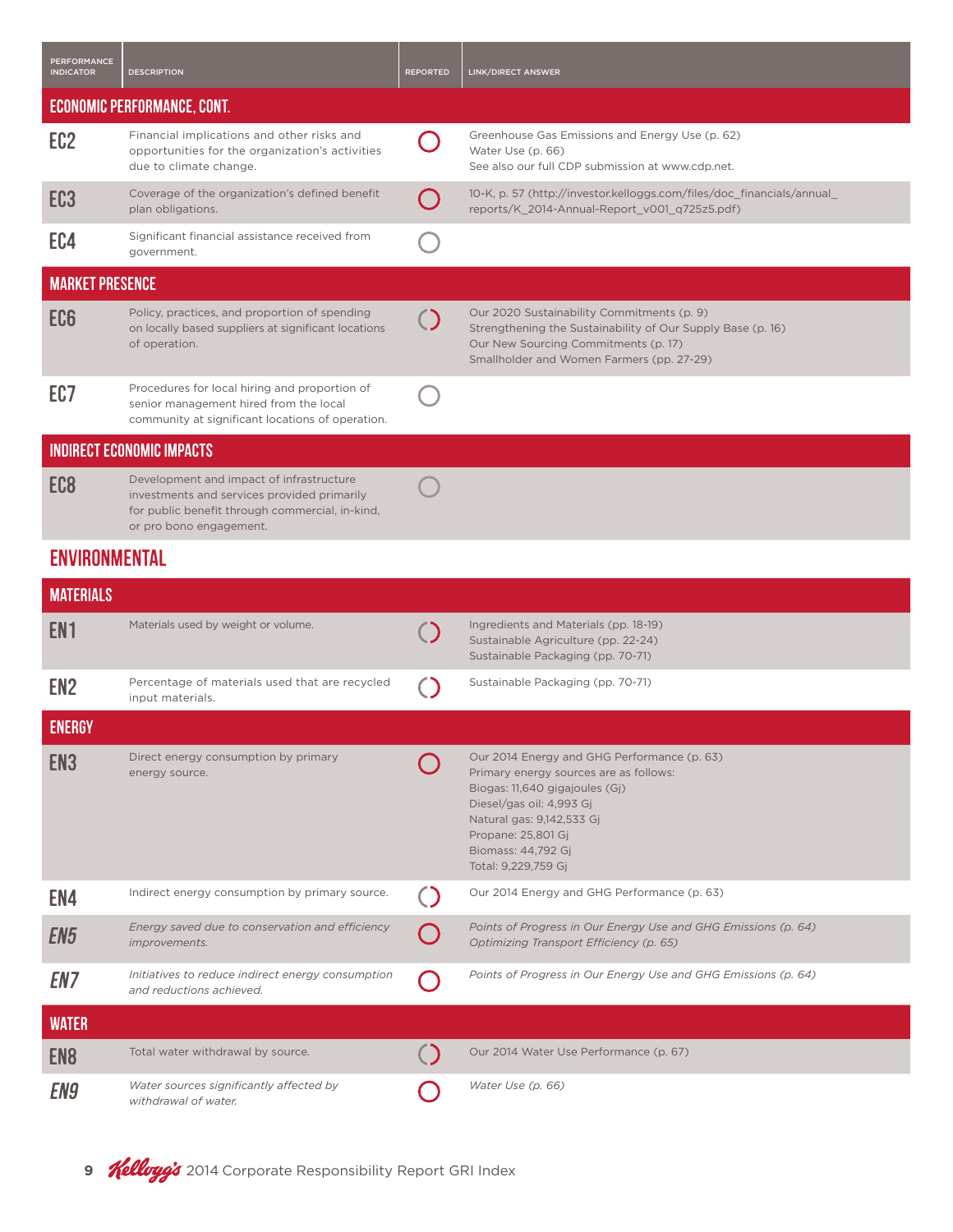| <b>PERFORMANCE</b><br><b>INDICATOR</b>  | <b>DESCRIPTION</b>                                                                                                                                                                   | <b>REPORTED</b> | <b>LINK/DIRECT ANSWER</b>                                                                                                                                                                               |  |  |
|-----------------------------------------|--------------------------------------------------------------------------------------------------------------------------------------------------------------------------------------|-----------------|---------------------------------------------------------------------------------------------------------------------------------------------------------------------------------------------------------|--|--|
| <b>BIODIVERSITY</b>                     |                                                                                                                                                                                      |                 |                                                                                                                                                                                                         |  |  |
| <b>EN11</b>                             | Location and size of land owned, leased, managed<br>in, or adjacent to, protected areas and areas of<br>high biodiversity value outside protected areas.                             |                 |                                                                                                                                                                                                         |  |  |
| <b>EN12</b>                             | Description of significant impacts of activities,<br>products, and services on biodiversity in<br>protected areas and areas of high biodiversity<br>value outside protected areas.   |                 |                                                                                                                                                                                                         |  |  |
|                                         | <b>EMISSIONS, EFFLUENTS AND WASTE</b>                                                                                                                                                |                 |                                                                                                                                                                                                         |  |  |
| <b>EN16</b>                             | Total direct and indirect greenhouse gas emissions<br>by weight.                                                                                                                     |                 | Our 2014 Energy and GHG Performance (p. 63)                                                                                                                                                             |  |  |
| <b>EN17</b>                             | Other relevant indirect greenhouse gas<br>emissions by weight.                                                                                                                       |                 |                                                                                                                                                                                                         |  |  |
| <b>EN18</b>                             | Initiatives to reduce greenhouse gas emissions<br>and reductions achieved.                                                                                                           |                 | Points of Progress in Our Energy Use and GHG Emissions (p. 64)                                                                                                                                          |  |  |
| <b>EN19</b>                             | Emissions of ozone-depleting substances<br>by weight.                                                                                                                                |                 |                                                                                                                                                                                                         |  |  |
| <b>EN20</b>                             | NOx, SOx, and other significant air emissions by<br>type and weight.                                                                                                                 |                 |                                                                                                                                                                                                         |  |  |
| <b>EN21</b>                             | Total water discharge by quality and destination.                                                                                                                                    |                 |                                                                                                                                                                                                         |  |  |
| <b>EN22</b>                             | Total weight of waste by type and<br>disposal method.                                                                                                                                |                 | Waste to Landfill (pp. 68-69)                                                                                                                                                                           |  |  |
| <b>EN23</b>                             | Total number and volume of significant spills.                                                                                                                                       |                 |                                                                                                                                                                                                         |  |  |
| <b>PRODUCTS AND SERVICES</b>            |                                                                                                                                                                                      |                 |                                                                                                                                                                                                         |  |  |
| <b>EN26</b>                             | Initiatives to mitigate environmental impacts<br>of products and services, and extent of impact<br>mitigation.                                                                       |                 |                                                                                                                                                                                                         |  |  |
| <b>EN27</b>                             | Percentage of products sold and their packaging<br>materials that are reclaimed by category.                                                                                         |                 | Sustainable Packaging (pp. 70-71)                                                                                                                                                                       |  |  |
| <b>COMPLIANCE</b>                       |                                                                                                                                                                                      |                 |                                                                                                                                                                                                         |  |  |
| <b>EN28</b>                             | Monetary value of significant fines and total number<br>of non-monetary sanctions for non-compliance with<br>environmental laws and regulations.                                     |                 | Kellogg had no significant fines in 2014. The company globally had 62 minor<br>nonmonetary environmental noncompliance sanctions in 2014, which were<br>primarily self-reported wastewater exceedances. |  |  |
| <b>TRANSPORT</b>                        |                                                                                                                                                                                      |                 |                                                                                                                                                                                                         |  |  |
| <b>EN29</b>                             | Significant environmental impacts of transporting<br>products and other goods and materials used for<br>the organization's operations, and transporting<br>members of the workforce. |                 | Optimizing Transport Efficiency (p. 65)                                                                                                                                                                 |  |  |
| SOCIAL: LABOR PRACTICES AND DECENT WORK |                                                                                                                                                                                      |                 |                                                                                                                                                                                                         |  |  |

| <b>EMPLOYMENT</b> |                                                                                 |  |                       |
|-------------------|---------------------------------------------------------------------------------|--|-----------------------|
| LA <sup>-</sup>   | Total workforce by employment type, employment<br>contract, and region.         |  | Our Operations (p. 6) |
| LA <sub>2</sub>   | Total number and rate of employee turnover<br>by age group, gender, and region. |  |                       |

10 **Kellogg's** 2014 Corporate Responsibility Report GRI Index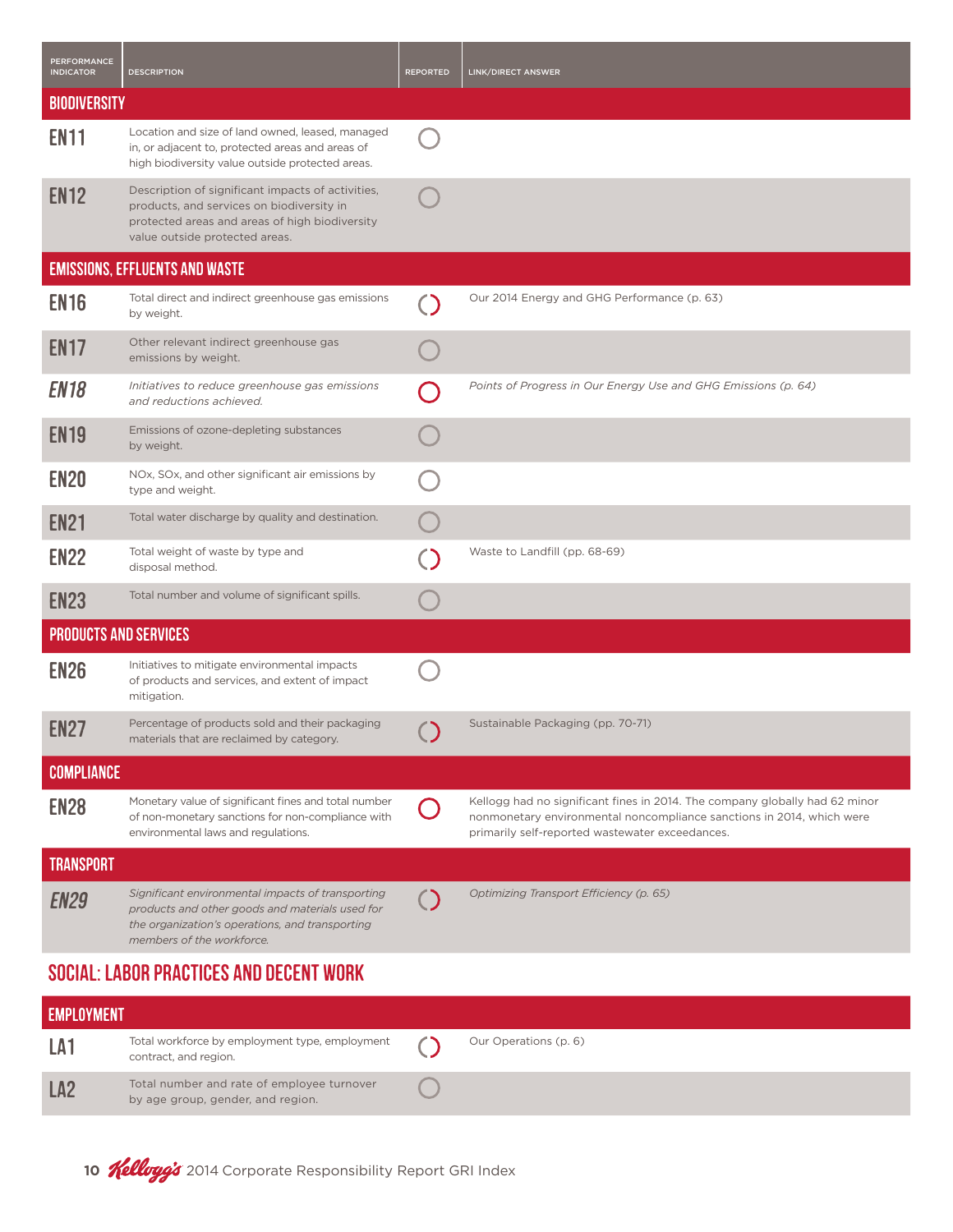| <b>PERFORMANCE</b><br><b>INDICATOR</b>      | <b>DESCRIPTION</b>                                                                                                                                                                         | <b>REPORTED</b> | LINK/DIRECT ANSWER                                         |  |
|---------------------------------------------|--------------------------------------------------------------------------------------------------------------------------------------------------------------------------------------------|-----------------|------------------------------------------------------------|--|
|                                             | <b>LABOR/MANAGEMENT RELATIONS</b>                                                                                                                                                          |                 |                                                            |  |
| LA4                                         | Percentage of employees covered by collective<br>bargaining agreements.                                                                                                                    |                 | Labor Standards (p. 58)                                    |  |
| LA <sub>5</sub>                             | Minimum notice period(s) regarding significant<br>operational changes, including whether it is<br>specified in collective agreements.                                                      |                 |                                                            |  |
| FP3                                         | Percentage of working time lost due to industrial<br>disputes, strikes and/or lock-outs, by country.                                                                                       |                 |                                                            |  |
|                                             | OCCUPATIONAL HEALTH AND SAFETY                                                                                                                                                             |                 |                                                            |  |
| LA6                                         | Percentage of total workforce represented in<br>formal joint management-worker health and safety<br>committees that help monitor and advise on<br>occupational health and safety programs. |                 | Health and Safety (pp. 52-53)                              |  |
| LA7                                         | Rates of injury, occupational diseases, lost days,<br>and absenteeism, and number of work-related<br>fatalities by region.                                                                 |                 | Health and Safety (pp. 52-53)                              |  |
| LA8                                         | Education, training, counseling, prevention, and<br>risk-control programs in place to assist<br>workforce members, their families, or community<br>members regarding serious diseases.     |                 | Employee Wellness (p. 54)                                  |  |
| <b>TRAINING AND EDUCATION</b>               |                                                                                                                                                                                            |                 |                                                            |  |
| <b>LA10</b>                                 | Average hours of training per year per employee<br>by employee category.                                                                                                                   |                 | Health and Safety (pp. 52-53)<br>Talent Management (p. 59) |  |
| LA <sub>11</sub>                            | Programs for skills management and lifelong<br>learning that support the continued<br>employability of employees and assist them<br>in managing career endings.                            |                 | Talent Management (p. 59)                                  |  |
| LA <sub>12</sub>                            | Percentage of employees receiving regular<br>performance and career development reviews.                                                                                                   |                 | See response to DMA EN Overall.                            |  |
|                                             | <b>DIVERSITY AND EQUAL OPPORTUNITY</b>                                                                                                                                                     |                 |                                                            |  |
| <b>LA13</b>                                 | Composition of governance bodies and breakdown<br>of employees per category according to gender,<br>age group, minority group membership, and other<br>indicators of diversity.            |                 | Diversity and Inclusion (pp. 56-57)                        |  |
| <b>LA14</b>                                 | Ratio of basic salary of men to women by<br>employee category.                                                                                                                             |                 |                                                            |  |
| <b>SOCIAL: HUMAN RIGHTS</b>                 |                                                                                                                                                                                            |                 |                                                            |  |
| <b>INVESTMENT AND PROCUREMENT PRACTICES</b> |                                                                                                                                                                                            |                 |                                                            |  |
| UD <sub>1</sub>                             | Percentage and total number of significant                                                                                                                                                 |                 |                                                            |  |

| HR <sub>1</sub> | Percentage and total number of significant<br>investment agreements that include<br>human rights clauses or that have undergone<br>human rights screening.                              |                                     |
|-----------------|-----------------------------------------------------------------------------------------------------------------------------------------------------------------------------------------|-------------------------------------|
| HR <sub>2</sub> | Percentage of significant suppliers and contractors<br>that have undergone screening on human rights<br>and actions taken.                                                              | An Ethical Supply Chain (pp. 20-21) |
| HR <sub>3</sub> | Total hours of employee training on policies and<br>procedures concerning aspects of human rights<br>that are relevant to operations, including the<br>percentage of employees trained. | Living Our Values (p. 14)           |

11 **Kelloyg's** 2014 Corporate Responsibility Report GRI Index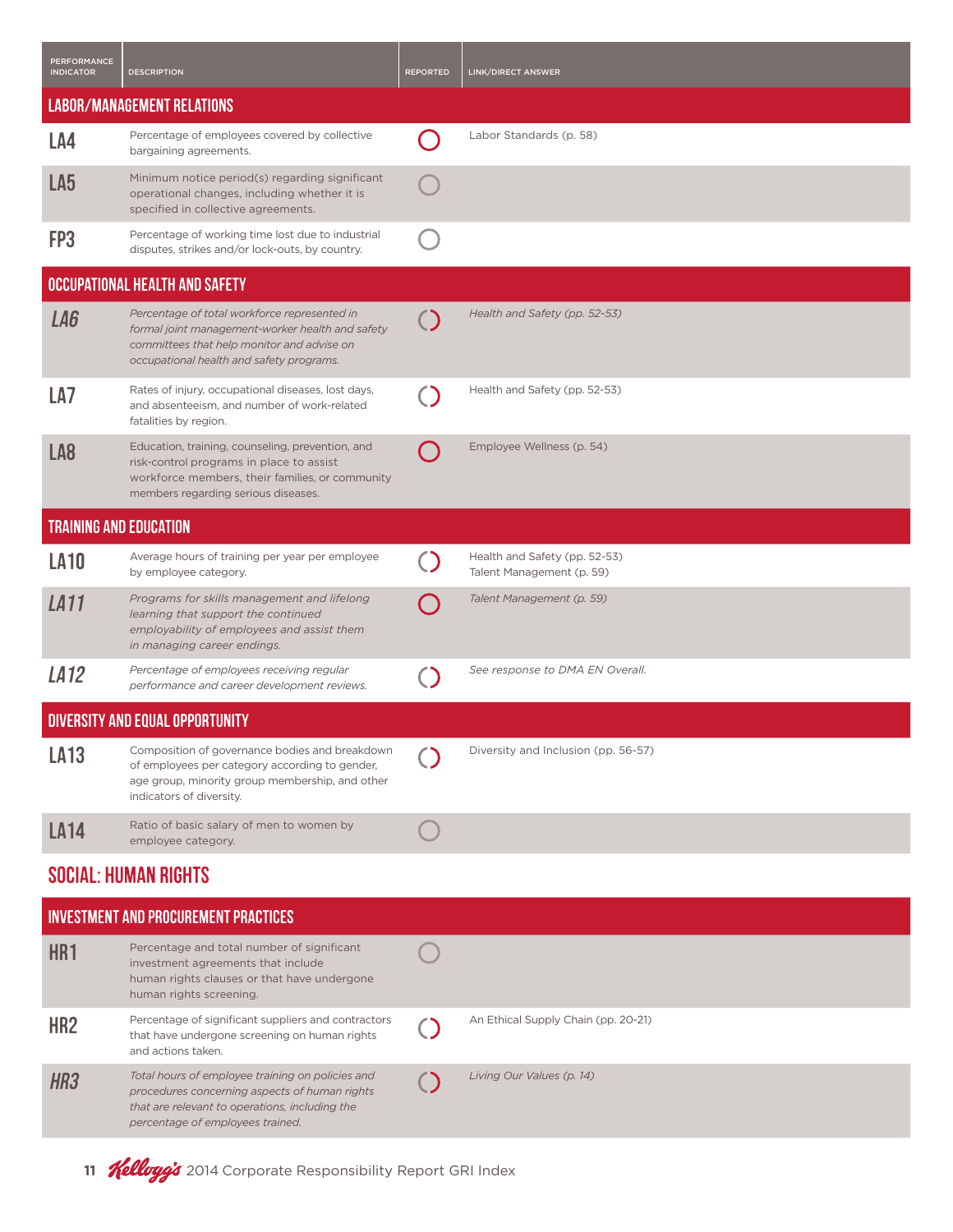| <b>PERFORMANCE</b><br><b>INDICATOR</b> | <b>DESCRIPTION</b>                                                                                                                                                                                                                                                                                                                                            | <b>REPORTED</b> | LINK/DIRECT ANSWER                                                                                                                                                                                                                                                                                                                                                                                                                                                                                                                                                                                                                 |  |
|----------------------------------------|---------------------------------------------------------------------------------------------------------------------------------------------------------------------------------------------------------------------------------------------------------------------------------------------------------------------------------------------------------------|-----------------|------------------------------------------------------------------------------------------------------------------------------------------------------------------------------------------------------------------------------------------------------------------------------------------------------------------------------------------------------------------------------------------------------------------------------------------------------------------------------------------------------------------------------------------------------------------------------------------------------------------------------------|--|
| NON-DISCRIMINATION                     |                                                                                                                                                                                                                                                                                                                                                               |                 |                                                                                                                                                                                                                                                                                                                                                                                                                                                                                                                                                                                                                                    |  |
| HR4                                    | Total number of incidents of discrimination and<br>actions taken.                                                                                                                                                                                                                                                                                             |                 |                                                                                                                                                                                                                                                                                                                                                                                                                                                                                                                                                                                                                                    |  |
|                                        | <b>FREEDOM OF ASSOCIATION AND COLLECTIVE BARGAINING</b>                                                                                                                                                                                                                                                                                                       |                 |                                                                                                                                                                                                                                                                                                                                                                                                                                                                                                                                                                                                                                    |  |
| HR <sub>5</sub>                        | Operations identified in which the right to exercise<br>freedom of association and collective bargaining<br>may be at significant risk, and actions taken to<br>support these rights.                                                                                                                                                                         |                 | Labor Standards (p. 58)                                                                                                                                                                                                                                                                                                                                                                                                                                                                                                                                                                                                            |  |
| <b>CHILD LABOR</b>                     |                                                                                                                                                                                                                                                                                                                                                               |                 |                                                                                                                                                                                                                                                                                                                                                                                                                                                                                                                                                                                                                                    |  |
| HR <sub>6</sub>                        | Operations identified as having significant risk for<br>incidents of child labor, and measures taken to<br>contribute to the elimination of child labor.                                                                                                                                                                                                      |                 | Our New Global Supplier Code of Conduct (p. 20)<br>We have a zero tolerance policy toward child labor and have not<br>identified any Kellogg-owned operations at which there is a risk<br>for this type of problem.                                                                                                                                                                                                                                                                                                                                                                                                                |  |
|                                        | <b>FORCED AND COMPULSORY LABOR</b>                                                                                                                                                                                                                                                                                                                            |                 |                                                                                                                                                                                                                                                                                                                                                                                                                                                                                                                                                                                                                                    |  |
| HR7                                    | Operations identified as having significant risk for<br>incidents of forced or compulsory labor, and<br>measures to contribute to the elimination of forced<br>or compulsory labor.                                                                                                                                                                           |                 | Our New Global Supplier Code of Conduct (p. 20)<br>Labor Standards (p. 58)                                                                                                                                                                                                                                                                                                                                                                                                                                                                                                                                                         |  |
| <b>SOCIAL: SOCIETY</b>                 |                                                                                                                                                                                                                                                                                                                                                               |                 |                                                                                                                                                                                                                                                                                                                                                                                                                                                                                                                                                                                                                                    |  |
| <b>COMMUNITY</b>                       |                                                                                                                                                                                                                                                                                                                                                               |                 |                                                                                                                                                                                                                                                                                                                                                                                                                                                                                                                                                                                                                                    |  |
| SO1                                    | Nature, scope, and effectiveness of any programs<br>and practices that assess and manage the<br>impacts of operations on communities, including<br>entering, operating, and exiting.                                                                                                                                                                          |                 |                                                                                                                                                                                                                                                                                                                                                                                                                                                                                                                                                                                                                                    |  |
|                                        | <b>HEALTHY AND AFFORDABLE FOOD</b>                                                                                                                                                                                                                                                                                                                            |                 |                                                                                                                                                                                                                                                                                                                                                                                                                                                                                                                                                                                                                                    |  |
| FP4                                    | Nature, scope and effectiveness of any programs<br>and practices (in-kind contributions, volunteer<br>initiatives, knowledge transfer, partnerships and<br>product development) that promote healthy<br>lifestyles; the prevention of chronic disease; access<br>to healthy, nutritious and affordable food; and<br>improved welfare for communities in need. |                 | The Power of Breakfast (pp. 34-37)<br>Health and Wellness Education and Research (pp. 38-40)<br>Our Hunger Relief Strategy (pp. 75-82)                                                                                                                                                                                                                                                                                                                                                                                                                                                                                             |  |
| <b>CORRUPTION</b>                      |                                                                                                                                                                                                                                                                                                                                                               |                 |                                                                                                                                                                                                                                                                                                                                                                                                                                                                                                                                                                                                                                    |  |
| <b>SO2</b>                             | Percentage and total number of business units<br>analyzed for risks related to corruption.                                                                                                                                                                                                                                                                    |                 |                                                                                                                                                                                                                                                                                                                                                                                                                                                                                                                                                                                                                                    |  |
| <b>SO3</b>                             | Percentage of employees trained in organization's<br>anti-corruption policies and procedures.                                                                                                                                                                                                                                                                 |                 | Living Our Values (p. 14)<br>Kellogg uses a cyclical, risk-based approach for conducting anti-corruption training.<br>Some of the risk factors include job responsibilities, regulatory changes, and time<br>since previous training. In 2014 we updated our Global Code of Ethics (booklet and<br>online training course) with, among other things, enhanced anti-corruption<br>guidance, and are deploying it our global workforce. The booklet will go to all<br>employees and the online course will go to all full-time salaried, nonproduction<br>employees. All relevant employees will be trained in the new Code in 2015. |  |
| SO4                                    | Actions taken in response to incidents of<br>corruption.                                                                                                                                                                                                                                                                                                      |                 | Living Our Values (p. 14)<br>In 2014, Kellogg had no verified incidents of corrupt business practices (e.g. bribery,<br>kickbacks, etc.) within its business operations.                                                                                                                                                                                                                                                                                                                                                                                                                                                           |  |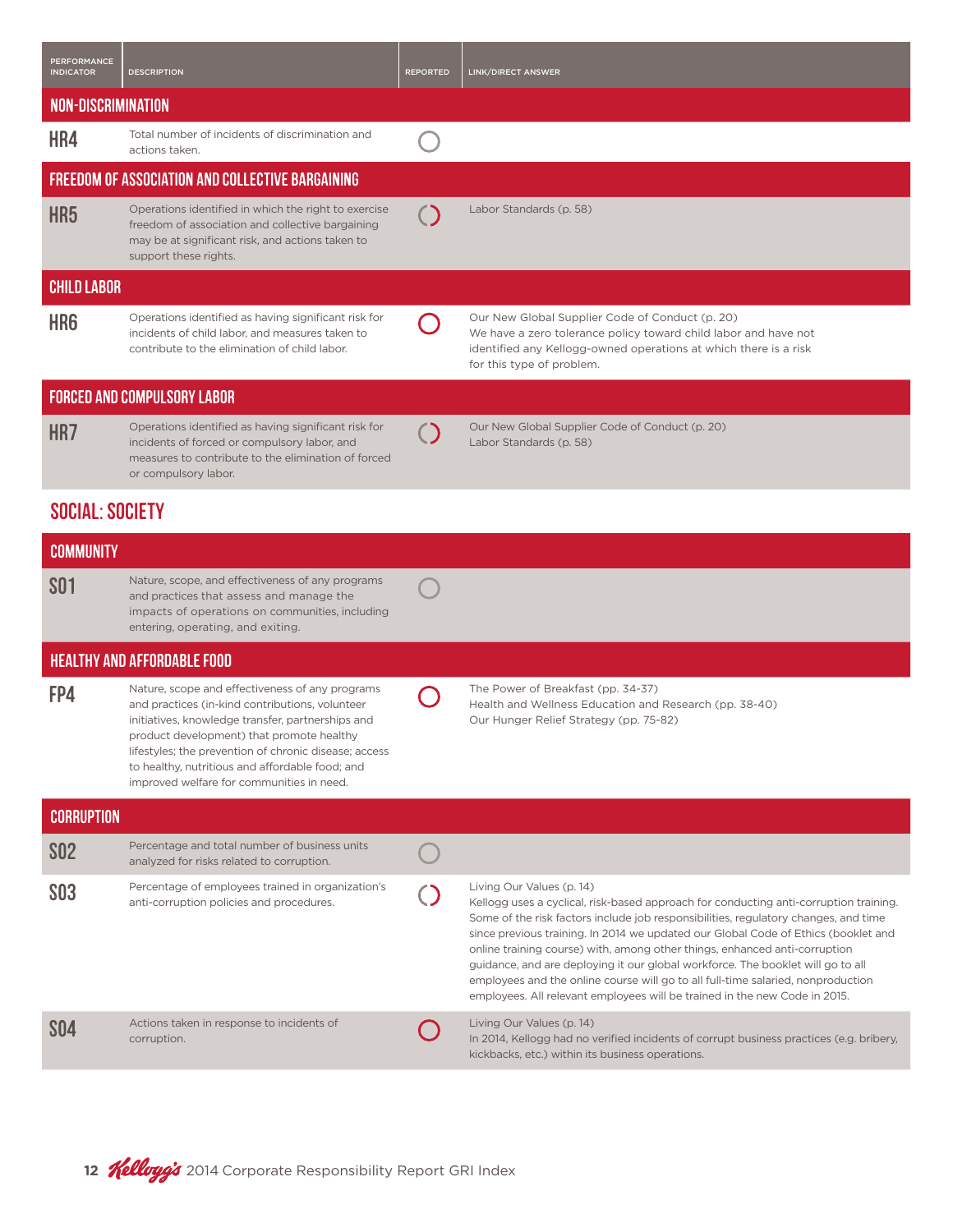| PERFORMANCE<br><b>INDICATOR</b> | <b>DESCRIPTION</b>                                                                      | <b>REPORTED</b> | LINK/DIRECT ANSWER                                                                                                                                                                                                                       |  |
|---------------------------------|-----------------------------------------------------------------------------------------|-----------------|------------------------------------------------------------------------------------------------------------------------------------------------------------------------------------------------------------------------------------------|--|
| <b>PUBLIC POLICY</b>            |                                                                                         |                 |                                                                                                                                                                                                                                          |  |
| <b>SO5</b>                      | Public policy positions and participation in public<br>policy development and lobbying. |                 | See response to 4.13.<br>Our New Sourcing Commitments (p. 17)<br>Supporting Women's Empowerment (p. 29)<br>Responsible Product Marketing (pp. 46-47)<br>Greenhouse Gas Emissions and Energy Use (p. 62)<br>Sustainable Packaging (p. 71) |  |

See also our website at http://investor.kelloggs.com/investor-relations/corporate-

governance/political-contributions-policy/default.aspx

## Social: Product Responsibility

|                   | <b>CUSTOMER HEALTH AND SAFETY</b>                                                                                                                                                                                  |                                                                                                                                     |
|-------------------|--------------------------------------------------------------------------------------------------------------------------------------------------------------------------------------------------------------------|-------------------------------------------------------------------------------------------------------------------------------------|
| PR <sub>1</sub>   | Life cycle stages in which health and safety<br>impacts of products and services are assessed<br>for improvement, and percentage of significant<br>products and services categories subject to<br>such procedures. | Product Safety and Quality (pp. 48-49)                                                                                              |
| FP <sub>5</sub>   | Percentage of production volume manufactured in<br>sites certified by an independent third party<br>according to internationally recognized food safety<br>management system standards.                            | Product Safety and Quality (pp. 48-49)                                                                                              |
| FP <sub>6</sub>   | Percentage of total sales volume of consumer<br>products, by product category, that are lowered in<br>saturated fat, trans fats, sodium and sugars.                                                                | Innovations and Renovations (pp. 41-44)                                                                                             |
| FP7               | Percentage of total sales volume of consumer<br>products, by product category sold, that contain<br>increased fiber, vitamins, minerals, phytochemicals<br>or functional food additives.                           | Innovations and Renovations (pp. 41-44)                                                                                             |
|                   | <b>PRODUCT AND SERVICE LABELING</b>                                                                                                                                                                                |                                                                                                                                     |
| PR <sub>3</sub>   | Type of product and service information required<br>by procedures, and percentage<br>of significant products and services subject to<br>such information requirements.                                             | Packaging and Labeling (p. 45)                                                                                                      |
| FP <sub>8</sub>   | Policies and practices on communication to<br>consumers about ingredients and<br>nutritional information beyond legal requirements.                                                                                | Health and Wellness Education and Research (pp. 38-40)<br>Innovations and Renovations (pp. 41-44)<br>Packaging and Labeling (p. 45) |
|                   | <b>MARKETING COMMUNICATIONS</b>                                                                                                                                                                                    |                                                                                                                                     |
| PR <sub>6</sub>   | Programs for adherence to laws, standards, and<br>voluntary codes related to marketing<br>communications, including advertising, promotion,<br>and sponsorship.                                                    | Responsible Product Marketing (pp. 46-47)                                                                                           |
| <b>COMPLIANCE</b> |                                                                                                                                                                                                                    |                                                                                                                                     |
| PR <sub>9</sub>   | Monetary value of significant fines for non-<br>compliance with laws and regulations concerning<br>the provision and use of products and services.                                                                 |                                                                                                                                     |